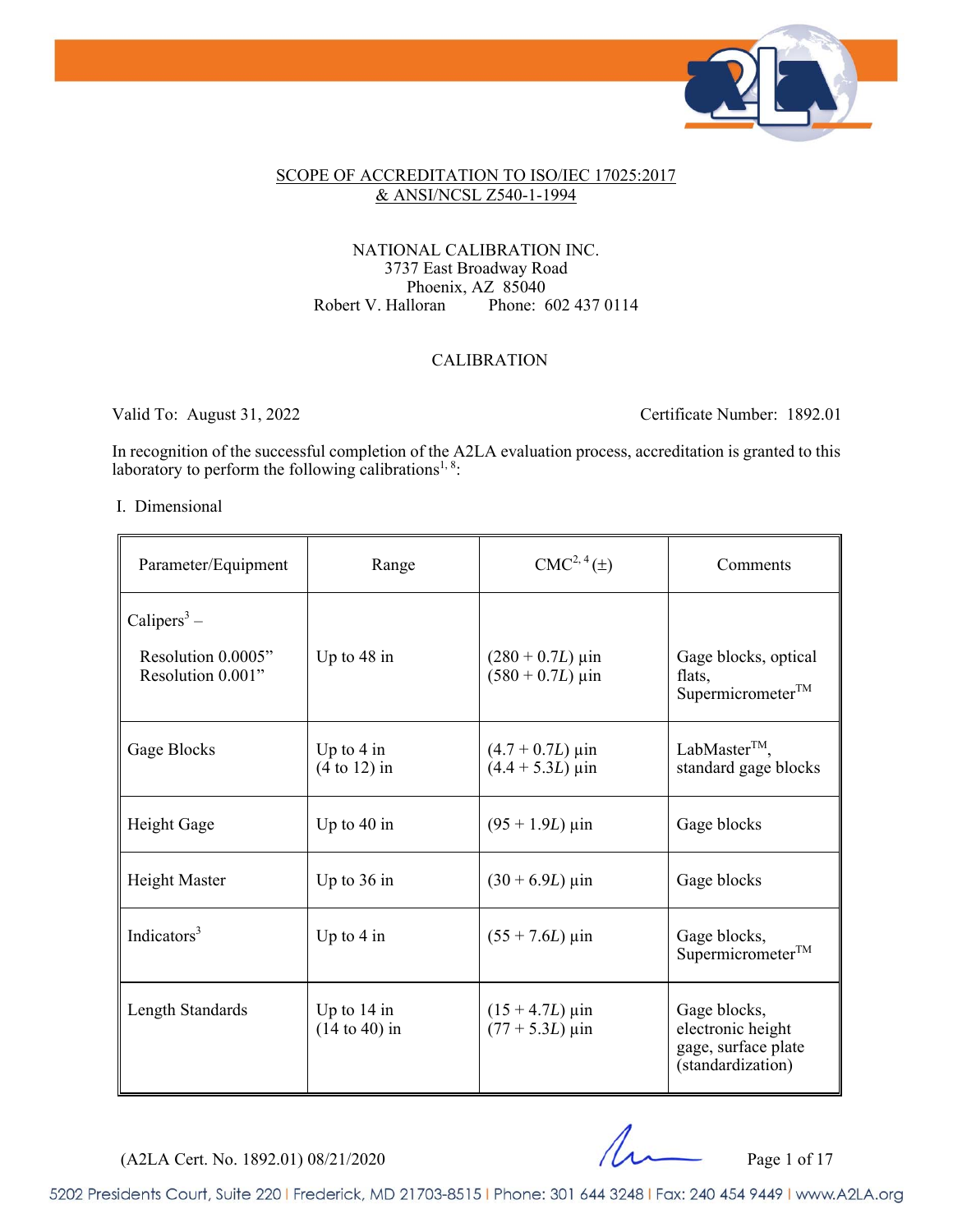| Parameter/Equipment                                    | Range                              | CMC <sup>2, 4</sup> (±)                         | Comments                      |
|--------------------------------------------------------|------------------------------------|-------------------------------------------------|-------------------------------|
| Micrometers <sup>3</sup>                               | Up to $40$ in                      | $(62 + 0.75L)$ µin                              | Gage blocks                   |
| Pin Gauges/Plug Gages                                  | Up to $4 \text{ in}$               | $(6.5 + 1.4L) \,\mu$ in                         | LabMaster <sup>TM</sup>       |
| Plain Ring Gage                                        | $(0.04 \text{ to } 10) \text{ in}$ | $(6.6 + 2.7D) \,\mu \text{in}$                  | LabMaster <sup>TM</sup>       |
| Thread Plug Gages $-$<br>(Pitch and Major<br>Diameter) | Up to $6$ in                       | $(78 + 5D) \,\mu \text{in}$<br>$(30 + 43D)$ µin | Supermicrometer <sup>TM</sup> |

# II. Electrical – DC/Low Frequency

| Parameter/Range                                  | Frequency                                                                                                                                          | $CMC2, 5, 6(\pm)$                                                                   | Comments                                  |
|--------------------------------------------------|----------------------------------------------------------------------------------------------------------------------------------------------------|-------------------------------------------------------------------------------------|-------------------------------------------|
| Oscilloscopes <sup>3</sup> –                     |                                                                                                                                                    |                                                                                     |                                           |
| Vertical Accuracy<br>Voltage $\omega$ 1 kHz      | $2 \text{ mV}_{(p-p)}$<br>$(21.9 \text{ to } 899) \text{ mV}_{(p-p)}$<br>899 mV <sub>(p-p)</sub> to 55 V <sub>(p-p)</sub>                          | $0.30\% + 40 \,\mu\text{V}$<br>$0.26\% + 40 \,\mu\text{V}$<br>$0.26\% + 40 \mu V$   | <b>Fluke 5520A-</b><br>SC <sub>1100</sub> |
| <b>Bandwidth Flatness</b><br>(a) 3.4 $V_{(p-p)}$ | 50 kHz Ref<br>(1 to 100) MHz<br>$(100 \text{ to } 200) \text{ MHz}$<br>$(200 \text{ to } 600) \text{ MHz}$<br>$(600 \text{ to } 1100) \text{ MHz}$ | $2.1\%$<br>$3.6\%$<br>4.1 $\%$<br>$6.2\%$<br>$7.2\%$                                |                                           |
| Timebase                                         | $(1 \text{ to } 2)$ ns Sine<br>$(5 \text{ to } 100)$ ns Spike<br>$(10 \text{ to } 20)$ ms Spike<br>50 ms Spike<br>2 s Spike<br>5 s Spike           | $58 \mu s$<br>$58 \mu s$<br>$58 \mu s$<br>$58 \mu s$<br>$4.1$ ms<br>$26 \text{ ms}$ | Fluke 5520A-<br>SC1100 time<br>marker     |

(A2LA Cert. No. 1892.01) 08/21/2020 Page 2 of 17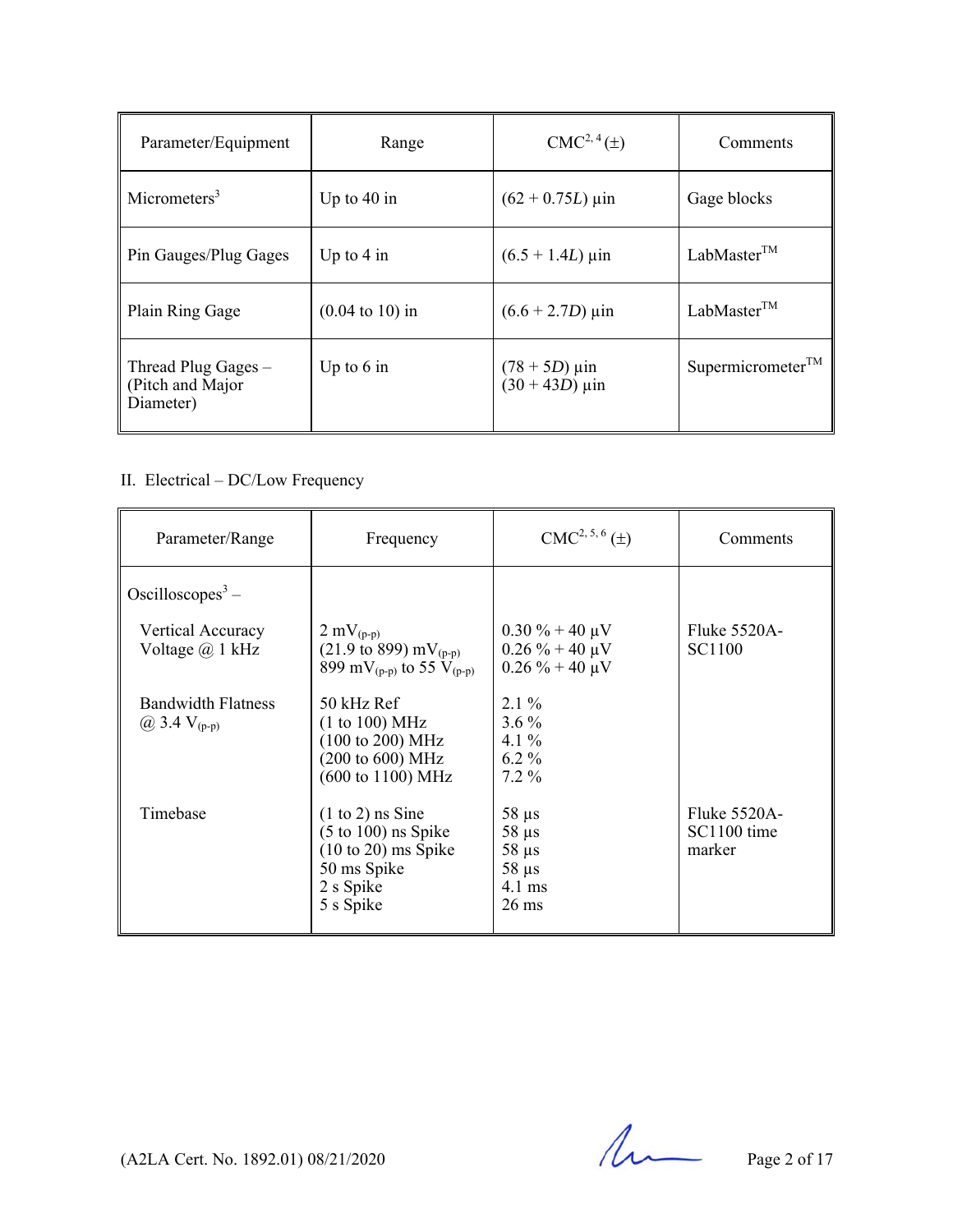| Parameter/Range                                                                                            | Frequency  | $CMC2(\pm)$ | Comments                   |
|------------------------------------------------------------------------------------------------------------|------------|-------------|----------------------------|
| $\cos$ Oscilloscopes <sup>3</sup> – (cont)<br>Rise Time<br>5 mV <sub>(p-p)</sub> to 2.7 V <sub>(p-p)</sub> | 1.0000 MHz | $58$ ps     | Fluke 5520A-<br>SC100 edge |

| Parameter/Equipment                    | Range                                                                                                                                                                          | $CMC2, 6(\pm)$                                                                                                                                                                        | Comments                   |
|----------------------------------------|--------------------------------------------------------------------------------------------------------------------------------------------------------------------------------|---------------------------------------------------------------------------------------------------------------------------------------------------------------------------------------|----------------------------|
| DC Voltage <sup>3</sup> –<br>Generate  | $(0 to 220)$ mV<br>$220$ mV to 2.2 V<br>$(2.2 \text{ to } 11) \text{ V}$<br>$(11 \text{ to } 22)$ V<br>$(22 \text{ to } 220)$ V<br>$(220 \text{ to } 1100) \text{ V}$          | 9.5 $\mu$ V/V + 0.4 $\mu$ V<br>5.9 $\mu$ V/V + 0.7 $\mu$ V<br>4.1 $\mu$ V/V + 2.5 $\mu$ V<br>4.1 $\mu$ V/V + 4 $\mu$ V<br>5.9 $\mu$ V/V + 40 $\mu$ V<br>$7.6 \mu V/V + 0.4 \ mV$      | Fluke 5720A II             |
| $DC$ Voltage <sup>3</sup> –<br>Measure | $(0 to 200)$ mV<br>200 mV to 2 V<br>$(2 \text{ to } 20)$ V<br>$(20 \text{ to } 200) \text{ V}$<br>$(200 \text{ to } 1000) \text{ V}$                                           | 7.5 $\mu$ V/V + 0.1 $\mu$ V<br>$6.6 \mu V/V + 0.4 \mu V$<br>$3.5 \mu V/V + 4 \mu V$<br>5.3 $\mu$ V/V + 40 $\mu$ V<br>5.2 $\mu$ V/V + 0.4 mV                                           | Fluke 8508A                |
| DC Current <sup>3</sup> –<br>Generate  | (0 to 220) $\mu$ V<br>$220 \mu V$ to $2.2 \text{ mA}$<br>$(2.2 \text{ to } 22) \text{ mA}$<br>$(22 \text{ to } 220) \text{ mA}$<br>220 mA to 2.2 A<br>$(2.2 \text{ to } 11)$ A | $48 \mu A/A + 6 nA$<br>$42 \mu A/A + 7 nA$<br>$42 \mu A/A + 40 nA$<br>53 $\mu$ A/A + 0.7 $\mu$ A<br>$0.12$ mA/A + 12 $\mu$ A<br>$0.42$ mA/A + 0.48 mA                                 | Fluke 5720A II             |
| Clamp-On $Only3$                       | $(11 to 20)$ A<br>$(16.5 \text{ to } 149.999)$ A                                                                                                                               | $0.82$ mA/A + 0.75 mA<br>$0.39\% + 15 \text{ mA}$                                                                                                                                     | Fluke 5520A<br>Fluke 5522A |
|                                        | $(150 \text{ to } 1025)$ A                                                                                                                                                     | $0.48 \% + 50 \text{ mA}$                                                                                                                                                             | $w/$ 5500A Coil            |
| $DC$ Current <sup>3</sup> –<br>Measure | $(0 \text{ to } 200) \mu A$<br>$200 \mu A$ to $2 \mu A$<br>$(2 \text{ to } 20) \text{ mA}$<br>$(20 \text{ to } 200) \text{ mA}$<br>200 mA to 2 A<br>$(2 \text{ to } 20)$ A     | $14 \mu A/A + 0.4 \text{ nA}$<br>$14 \mu A/A + 4 nA$<br>$15 \mu A/A + 40 nA$<br>43 $\mu$ A/A + 0.8 $\mu$ A<br>$0.2 \text{ mA/A} + 1.6 \mu\text{A}$<br>$0.44 \text{ mA}/A + 200 \mu A$ | Fluke 8508A                |

(A2LA Cert. No. 1892.01) 08/21/2020 Page 3 of 17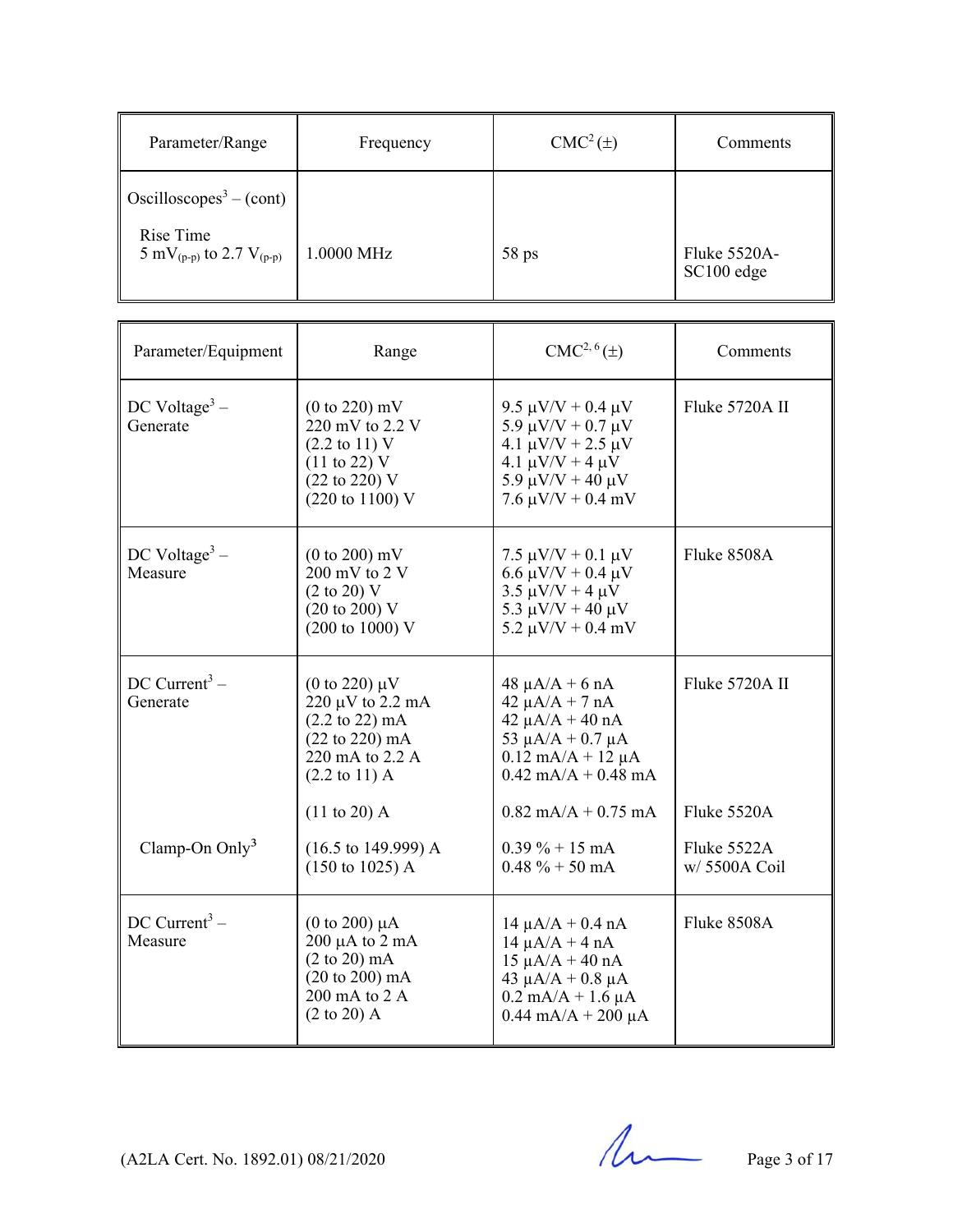| Parameter/Equipment                                        | Range                                                                                                                                                                                                                                                                                                                                                                                                               | CMC <sup>2, 6</sup> ( <u>±</u> )                                                                                                                                                                                                                                                                                                                                                                                                                | Comments    |
|------------------------------------------------------------|---------------------------------------------------------------------------------------------------------------------------------------------------------------------------------------------------------------------------------------------------------------------------------------------------------------------------------------------------------------------------------------------------------------------|-------------------------------------------------------------------------------------------------------------------------------------------------------------------------------------------------------------------------------------------------------------------------------------------------------------------------------------------------------------------------------------------------------------------------------------------------|-------------|
| Resistance <sup>3</sup> – Generate,<br><b>Fixed Points</b> | $0\ \Omega$<br>$1 \Omega$<br>$1.9 \Omega$<br>$10.0 \Omega$<br>$19.0 \Omega$<br>$100 \Omega$<br>$190 \Omega$<br>$1.0 \text{ k}\Omega$<br>$1.9 k\Omega$<br>$10 \text{ k}\Omega$<br>$19 k\Omega$<br>$100 \text{ k}\Omega$<br>$190 \text{ k}\Omega$<br>$1.0 M\Omega$<br>$1.9 M\Omega$<br>$10 \text{ M}\Omega$<br>$19 \text{ M}\Omega$<br>$100 \text{ M}\Omega$                                                          | $46 \mu\Omega$<br>$0.11 \text{ m}\Omega$<br>$0.11 \text{ m}\Omega$<br>$1.3 \text{ mA}$<br>$0.27 \text{ mA}$<br>$1.2 \text{ m}\Omega$<br>$1.2 \text{ mA}$<br>$9.8 \text{ m}\Omega$<br>$9.8 \text{ m}\Omega$<br>$0.1 \Omega$<br>$0.1 \Omega$<br>$1.3 \Omega$<br>$1.3 \Omega$<br>$24 \Omega$<br>$25 \Omega$<br>$0.52 \text{ k}\Omega$<br>$0.58 \text{ k}\Omega$<br>13 $k\Omega$                                                                    | Fluke 5720A |
| Resistance <sup>3</sup> – Measure                          | $(0 \text{ to } 2) \Omega$<br>$(2 \text{ to } 20) \Omega$<br>$(20 \text{ to } 200) \Omega$<br>200 $\Omega$ to 2 k $\Omega$<br>$(2 \text{ to } 20) \text{ k}\Omega$<br>$(20 \text{ to } 200) \text{ k}\Omega$<br>$200 \text{ k}\Omega$ to $2 \text{ M}\Omega$<br>$(2 \text{ to } 20) \text{ M}\Omega$<br>$(20 \text{ to } 200) \text{ M}\Omega$<br>200 M $\Omega$ to 2 G $\Omega$<br>$(2 \text{ to } 20)$ G $\Omega$ | $17 \mu\Omega/\Omega + 4 \mu\Omega$<br>$11 \mu\Omega/\Omega + 14 \Omega$<br>9.8 $\mu\Omega/\Omega$ + 50 m $\Omega$<br>$13 \mu\Omega/\Omega + 0.5 \text{ m}\Omega$<br>$10 \mu\Omega/\Omega + 5 \mu\Omega$<br>$8.8 \ \mu\Omega/\Omega$ + 50 m $\Omega$<br>11 μ $\Omega/\Omega$ + 1 Ω<br>$18 \mu\Omega/\Omega + 100 \Omega$<br>58 $\mu\Omega/\Omega$ + 10 k $\Omega$<br>$1.0 \text{ m}\Omega/\Omega + 1 \text{ M}\Omega$<br>$0.14 \% + 10 M\Omega$ | Fluke 8508A |
|                                                            |                                                                                                                                                                                                                                                                                                                                                                                                                     |                                                                                                                                                                                                                                                                                                                                                                                                                                                 |             |
| Parameter/Range                                            | Frequency                                                                                                                                                                                                                                                                                                                                                                                                           | $CMC2, 6(\pm)$                                                                                                                                                                                                                                                                                                                                                                                                                                  | Comments    |

| Parameter/Range                                     | Frequency                                                                                                                                                                                                                                           | $CMC2,0(\pm)$                                                                                                                                                                                                                                                              | Comments       |
|-----------------------------------------------------|-----------------------------------------------------------------------------------------------------------------------------------------------------------------------------------------------------------------------------------------------------|----------------------------------------------------------------------------------------------------------------------------------------------------------------------------------------------------------------------------------------------------------------------------|----------------|
| $\operatorname{AC}$ Voltage <sup>3</sup> – Generate |                                                                                                                                                                                                                                                     |                                                                                                                                                                                                                                                                            |                |
| $(0 \text{ to } 2.2) \text{ mV}$                    | $(10 \text{ to } 20) \text{ Hz}$<br>$(20 \text{ to } 40) \text{ Hz}$<br>40 Hz to 20 $kHz$<br>$(20 \text{ to } 50) \text{ kHz}$<br>$(50 \text{ to } 100) \text{ kHz}$<br>(100 to 300) kHz<br>$(300 \text{ to } 500) \text{ kHz}$<br>500 kHz to 1 MHz | $1.0 \text{ mV/V} + 4 \mu \text{V}$<br>$0.98$ mV/V + 4 $\mu$ V<br>$0.91$ mV/V + 4 $\mu$ V<br>$0.78$ mV/V + 4 $\mu$ V<br>$0.78$ mV/V + 5 $\mu$ V<br>$1.3 \text{ mV/V} + 10 \text{ \mu V}$<br>$1.8 \text{ mV/V} + 20 \text{ \mu V}$<br>$3.4 \text{ mV/V} + 20 \text{ \mu V}$ | Fluke 5720A II |

 $(A2LA$  Cert. No. 1892.01) 08/21/2020 Page 4 of 17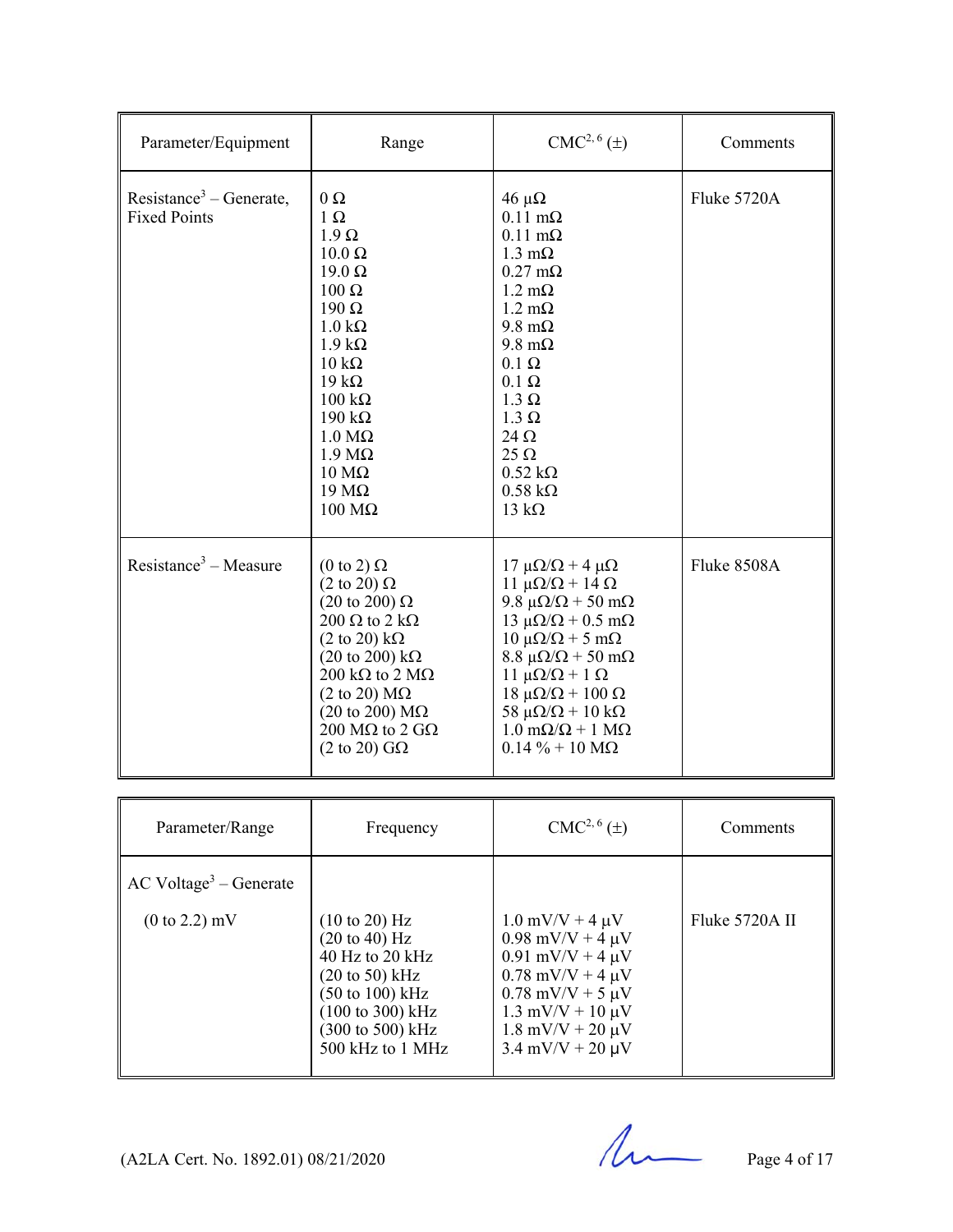| Parameter/Range                                | Frequency                                                                                                                                                                                                                                                    | CMC <sup>2, 6</sup> (±)                                                                                                                                                                                                                                       | Comments       |
|------------------------------------------------|--------------------------------------------------------------------------------------------------------------------------------------------------------------------------------------------------------------------------------------------------------------|---------------------------------------------------------------------------------------------------------------------------------------------------------------------------------------------------------------------------------------------------------------|----------------|
| $AC$ Voltage <sup>3</sup> –<br>Generate (cont) |                                                                                                                                                                                                                                                              |                                                                                                                                                                                                                                                               |                |
| $(2.2 \text{ to } 22) \text{ mV}$              | $(10 \text{ to } 20)$ Hz<br>$(20 \text{ to } 40) \text{ Hz}$<br>40 Hz to 20 kHz<br>$(20 \text{ to } 50)$ kHz<br>$(50 \text{ to } 100) \text{ kHz}$<br>(100 to 300) kHz<br>$(300 \text{ to } 500) \text{ kHz}$<br>500 kHz to 1 MHz                            | $1.4 \text{ mV/V} + 4 \mu \text{V}$<br>$0.20$ mV/V + 4 $\mu$ V<br>$0.30$ mV/V + 46 $\mu$ V<br>$0.30$ mV/V + 4 $\mu$ V<br>$0.60$ mV/V + 5 $\mu$ V<br>$1.2 \text{ mV/V} + 10 \text{ \mu V}$<br>$1.6$ mV/V + 20 $\mu$ V<br>$3.1 \text{ mV/V} + 20 \text{ \mu V}$ | Fluke 5720A II |
| $(22 \text{ to } 220) \text{ mV}$              | $(10 \text{ to } 20) \text{ Hz}$<br>$(20 \text{ to } 40)$ Hz<br>40 Hz to 20 kHz<br>$(20 \text{ to } 50)$ kHz<br>$(50 \text{ to } 100) \text{ kHz}$<br>(100 to 300) kHz<br>(300 to 500) kHz<br>500 kHz to 1 MHz                                               | $0.30$ mV/V + 12 $\mu$ V<br>$0.10 \text{ mV/V} + 7 \mu \text{V}$<br>$0.081$ mV/V + 7 $\mu$ V<br>$0.23$ mV/V + 7 $\mu$ V<br>$0.50$ mV/V + 17 $\mu$ V<br>$1.0$ mV/V + 20 $\mu$ V<br>$1.6$ mV/V + 25 $\mu$ V<br>$3.1 \text{ mV/V} + 45 \text{ \mu V}$            |                |
| 220 mV to 2.2 V                                | $(10 \text{ to } 20)$ Hz<br>$(20 \text{ to } 40) \text{ Hz}$<br>40 Hz to 20 kHz<br>$(20 \text{ to } 50)$ kHz<br>$(50 \text{ to } 100) \text{ kHz}$<br>$(100 \text{ to } 300) \text{ kHz}$<br>(300 to 500) kHz<br>500 kHz to 1 MHz                            | $0.85$ mV/V + 40 $\mu$ V<br>$0.82$ mV/V + 15 $\mu$ V<br>$0.82 \text{ mV/V} + 8 \mu \text{V}$<br>$0.82$ mV/V + 10 $\mu$ V<br>$0.82$ mV/V + 30 $\mu$ V<br>$0.92$ mV/V + 80 $\mu$ V<br>$1.3$ mV/V + 200 $\mu$ V<br>$1.9 \text{ mV/V} + 300 \text{ \mu V}$        |                |
| $(2.2 \text{ to } 22) \text{ V}$               | $(10 \text{ to } 20)$ Hz<br>$(20 \text{ to } 40) \text{ Hz}$<br>40 Hz to 20 kHz<br>$(20 \text{ to } 50) \text{ kHz}$<br>$(50 \text{ to } 100) \text{ kHz}$<br>$(100 \text{ to } 300) \text{ kHz}$<br>$(300 \text{ to } 500) \text{ kHz}$<br>500 kHz to 1 MHz | $0.86$ mV/V + 400 $\mu$ V<br>$0.82$ mV/V + 150 $\mu$ V<br>$0.82$ mV/V + 50 $\mu$ V<br>$0.82$ mV/V + 100 $\mu$ V<br>$0.82$ mV/V + 200 $\mu$ V<br>$0.86$ mV/V + 600 $\mu$ V<br>$2.3 \text{ mV/V} + 2 \text{ mV}$<br>$1.9$ mV/V + 3.2 mV                         |                |
| (22 to 220) V                                  | $(10 \text{ to } 20)$ Hz<br>$(20 \text{ to } 40) \text{ Hz}$<br>40 Hz to 20 kHz<br>$(20 \text{ to } 50)$ kHz<br>$(50 \text{ to } 100) \text{ kHz}$<br>(100 to 300) kHz<br>$(300 \text{ to } 500) \text{ kHz}$<br>500 kHz to 1 MHz                            | $0.86$ mV/V + 4 mV<br>$0.82$ mV/V + 1.5 mV<br>$0.82$ mV/V + $0.6$ mV<br>$0.82$ mV/V + 1 mV<br>$0.84$ mV/V + 2.5 mV<br>$1.3$ mV/V + 16 mV<br>$4.5$ mV/V + 40 mV<br>$8.0$ mV/V + $80$ mV                                                                        |                |

 $(A2LA$  Cert. No. 1892.01) 08/21/2020 Page 5 of 17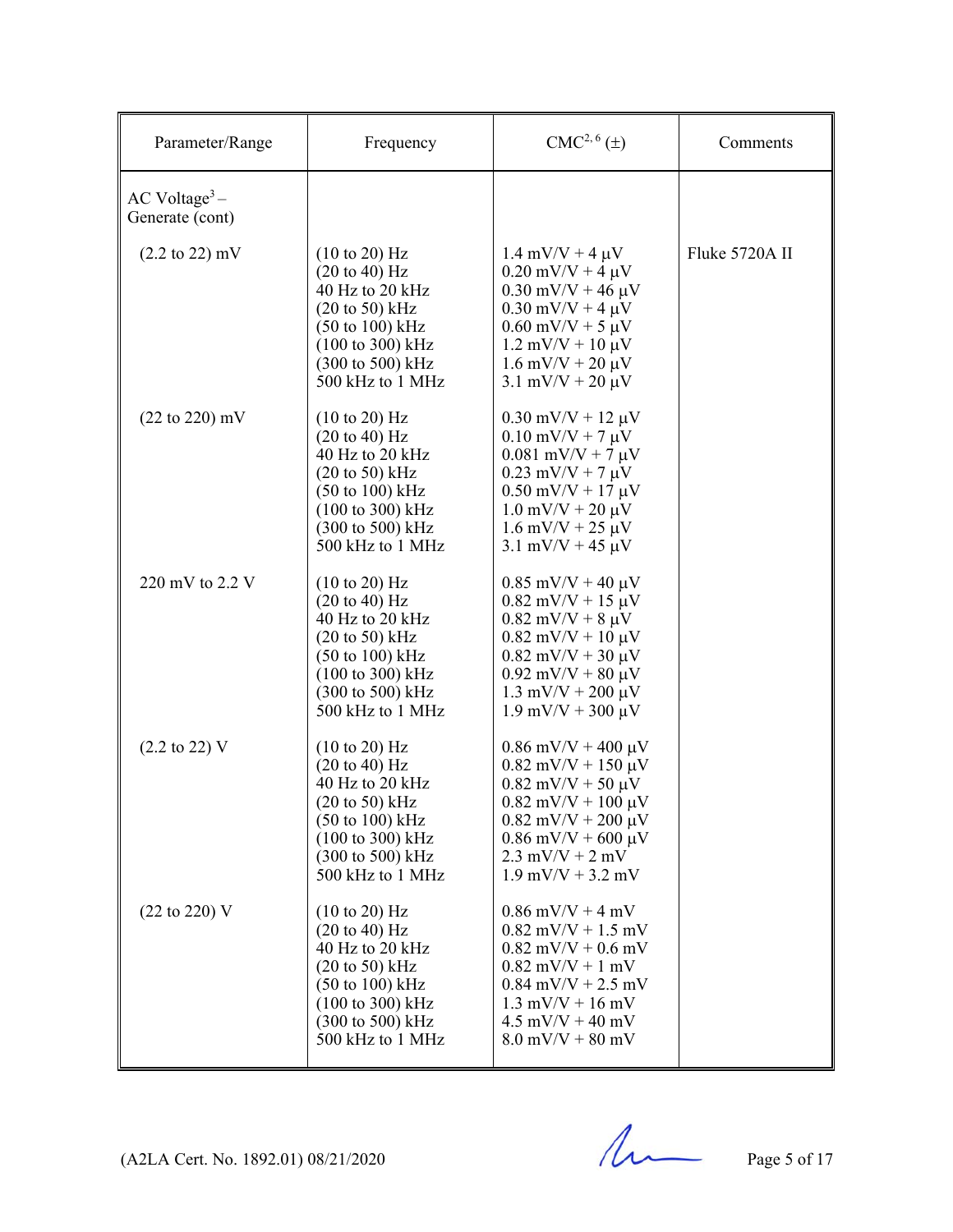| Parameter/Range                              | Frequency                                                                                                                                                                                                                                              | $CMC2, 6(\pm)$                                                                                                                                                                                                                                        | Comments       |
|----------------------------------------------|--------------------------------------------------------------------------------------------------------------------------------------------------------------------------------------------------------------------------------------------------------|-------------------------------------------------------------------------------------------------------------------------------------------------------------------------------------------------------------------------------------------------------|----------------|
| AC Voltage <sup>3</sup> (cont) –<br>Generate |                                                                                                                                                                                                                                                        |                                                                                                                                                                                                                                                       |                |
| $(220 \text{ to } 1100) \text{ V}$           | $(15 \text{ to } 50)$ Hz<br>$50$ Hz to 1 kHz                                                                                                                                                                                                           | $0.29$ mV/V + 16 $\mu$ V<br>$67 \mu V/V + 3.5 \mu V$                                                                                                                                                                                                  | Fluke 5720A II |
| $AC$ Voltage <sup>3</sup> – Measure          |                                                                                                                                                                                                                                                        |                                                                                                                                                                                                                                                       |                |
| Up to 199.99 mV                              | $(10 \text{ to } 20)$ Hz<br>$(20 \text{ to } 40)$ Hz<br>$40$ Hz to $20$ kHz<br>$(20 \text{ to } 50)$ kHz<br>$(50 \text{ to } 100) \text{ kHz}$<br>$(100 \text{ to } 300) \text{ kHz}$<br>$(300 \text{ to } 500) \text{ kHz}$<br>$500$ kHz to $1$ MHz   | $0.40$ mV/V + 4 $\mu$ V<br>$0.26$ mV/V + 4 $\mu$ V<br>$0.26$ mV/V + 4 $\mu$ V<br>$0.36$ mV/V + 4 $\mu$ V<br>$0.68$ mV/V + 5 $\mu$ V<br>$1.4$ mV/V + 10 $\mu$ V<br>$2.2 \text{ mV/V} + 20 \text{ \mu V}$<br>$3.4 \text{ mV/V} + 20 \text{ \mu V}$      | Fluke 8508A    |
| 200 mV to 1.9999 V                           | $(10 \text{ to } 20)$ Hz<br>$(20 \text{ to } 40)$ Hz<br>$40$ Hz to $20$ kHz<br>$(20 \text{ to } 50)$ kHz<br>$(50 \text{ to } 100) \text{ kHz}$<br>$(100 \text{ to } 300) \text{ kHz}$<br>$(300 \text{ to } 500) \text{ kHz}$<br>$500$ kHz to $1$ MHz   | $0.27$ mV/V + 12 $\mu$ V<br>$0.11$ mV/V + 7 $\mu$ V<br>$0.10$ mV/V + 7 $\mu$ V<br>$0.21$ mV/V + 7 $\mu$ V<br>$0.50$ mV/V + 17 $\mu$ V<br>$0.90$ mV/V + 20 $\mu$ V<br>$1.4 \text{ mV/V} + 25 \text{ \mu V}$<br>$2.7 \text{ mV/V} + 45 \text{ \mu V}$   |                |
| (2 to 19.999) V                              | $(10 \text{ to } 20)$ Hz<br>$(20 \text{ to } 40)$ Hz<br>$40$ Hz to $20$ kHz<br>$(20 \text{ to } 50)$ kHz<br>$(50 \text{ to } 100) \text{ kHz}$<br>$(100 \text{ to } 300) \text{ kHz}$<br>$(300 \text{ to } 500) \text{ kHz}$<br>$500$ kHz to $1$ MHz   | $0.44$ mV/V + 40 $\mu$ V<br>$0.38$ mV/V + $150 \mu$ V<br>$0.37$ mV/V + 8 $\mu$ V<br>$0.38$ mV/V + 10 $\mu$ V<br>$0.39$ mV/V + 30 $\mu$ V<br>$0.56$ mV/V + 80 $\mu$ V<br>$1.0$ mV/V + 200 $\mu$ V<br>$1.7$ mV/V + 300 $\mu$ V                          |                |
| $(20 \text{ to } 199.99)$ V                  | $(10 \text{ to } 20) \text{ Hz}$<br>$(20 \text{ to } 40)$ Hz<br>40 Hz to 20 $kHz$<br>$(20 \text{ to } 50)$ kHz<br>$(50 \text{ to } 100) \text{ kHz}$<br>$(100 \text{ to } 300) \text{ kHz}$<br>$(300 \text{ to } 500) \text{ kHz}$<br>500 kHz to 1 MHz | $0.88$ mV/V + 400 $\mu$ V<br>$0.76$ mV/V + 150 $\mu$ V<br>$0.75$ mV/V + 50 $\mu$ V<br>$0.76$ mV/V + 100 $\mu$ V<br>$0.77$ mV/V + 200 $\mu$ V<br>$0.93$ mV/V + 600 $\mu$ V<br>$2.1 \text{ mV/V} + 2 \text{ mV}$<br>$3.1 \text{ mV/V} + 3.2 \text{ mV}$ |                |

 $(A2LA$  Cert. No. 1892.01) 08/21/2020 Page 6 of 17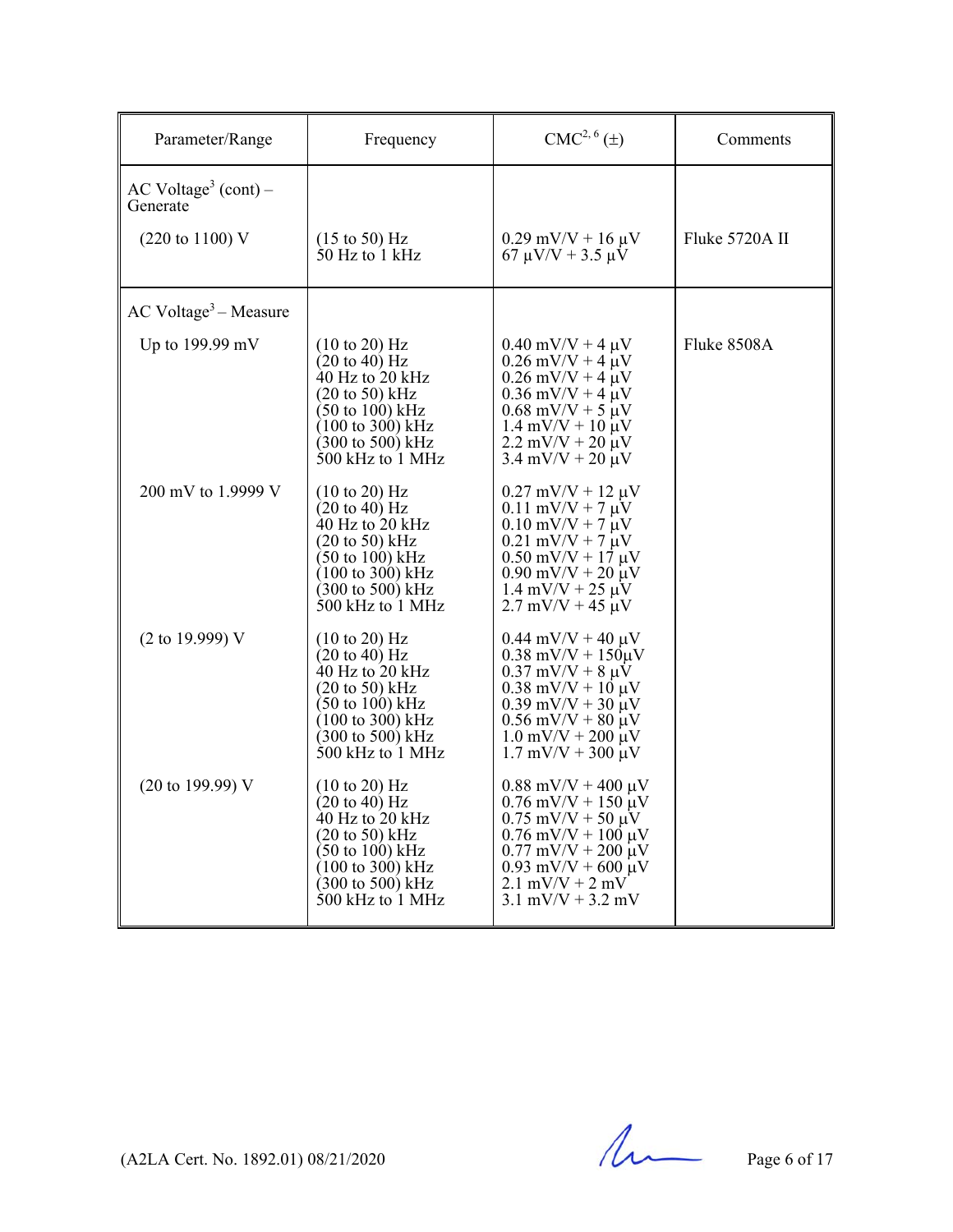| Parameter/Range                               | Frequency                                                                                                                                                                                                                         | CMC <sup>2, 6</sup> (±)                                                                                                                                                                                                          | Comments    |
|-----------------------------------------------|-----------------------------------------------------------------------------------------------------------------------------------------------------------------------------------------------------------------------------------|----------------------------------------------------------------------------------------------------------------------------------------------------------------------------------------------------------------------------------|-------------|
| $AC$ Voltage <sup>3</sup> – Measure<br>(cont) |                                                                                                                                                                                                                                   |                                                                                                                                                                                                                                  |             |
| $(200 \text{ to } 1050) \text{ V}$            | $(10 \text{ to } 20)$ Hz<br>$(20 \text{ to } 40)$ Hz<br>40 Hz to 20 kHz<br>$(20 \text{ to } 50) \text{ kHz}$<br>$(50 \text{ to } 100) \text{ kHz}$<br>$(100 \text{ to } 300) \text{ kHz}$<br>(300 to 500) kHz<br>500 kHz to 1 MHz | $0.88$ mV/V + 400 $\mu$ V<br>$0.76$ mV/V + 150 $\mu$ V<br>$0.75$ mV/V + 50 $\mu$ V<br>$0.76$ mV/V + 100 $\mu$ V<br>$0.77$ mV/V + 200 $\mu$ V<br>$0.93$ mV/V + 600 $\mu$ V<br>$2.1$ mV/V + 600 $\mu$ V<br>$2.7$ mV/V + 45 $\mu$ V | Fluke 8508A |
| $AC$ Current <sup>3</sup> – Generate          |                                                                                                                                                                                                                                   |                                                                                                                                                                                                                                  |             |
| Up to $220 \mu A$                             | (10 to 20) Hz<br>(20 to 40) Hz<br>40 Hz to 1 kHz<br>(1 to 5) kHz<br>$(5 \text{ to } 10) \text{ kHz}$                                                                                                                              | $0.36$ mA/A + 16 nA<br>$0.21$ mA/A + 10 nA<br>$0.14$ mA/A + 8 nA<br>$0.33$ mA/A + 12 nA<br>$1.3 \text{ mA/A} + 65 \text{ nA}$                                                                                                    | Fluke 5720A |
| $220 \mu A$ to $2.2 \mu A$                    | (10 to 20) Hz<br>$(20 \text{ to } 40) \text{ Hz}$<br>45 Hz to 1 kHz<br>(1 to 5) kHz<br>$(5 \text{ to } 10) \text{ kHz}$                                                                                                           | $0.36$ mA/A + 40 nA<br>$0.20$ mA/A + 35 nA<br>$0.14$ mA/A + 35 nA<br>$0.23$ mA/A + $0.11$ µA<br>$1.3 \text{ mA/A} + 0.65 \mu\text{A}$                                                                                            |             |
| $(2.2 \text{ to } 22) \text{ mA}$             | (10 to 20) Hz<br>$(20 \text{ to } 40)$ Hz<br>40 Hz to 1 kHz<br>(1 to 5) kHz<br>(5 to 10) kHz                                                                                                                                      | $0.35$ mA/A + 0.40 µA<br>$0.21$ mA/A + $0.35\mu$ A<br>$0.14$ mA/A + 0.35 µA<br>$0.23$ mA/A + 0.55 $\mu$ A<br>$1.3 \text{ mA/A} + 5.0 \mu\text{A}$                                                                                |             |
| $(22 \text{ to } 220) \text{ mA}$             | $(10 \text{ to } 20)$ Hz<br>$(20 \text{ to } 40)$ Hz<br>45 Hz to 1 kHz<br>(1 to 5) kHz<br>$(5 \text{ to } 10) \text{ kHz}$                                                                                                        | $0.37$ mA/A + 4.0 $\mu$ A<br>$0.72$ mA/A + 3.5 µA<br>$0.14$ mA/A + 3.5 µA<br>$0.23$ mA/A + 3.5 µA<br>$1.3 \text{ mA/A} + 10 \mu\text{A}$                                                                                         |             |

 $(A2LA$  Cert. No. 1892.01) 08/21/2020 Page 7 of 17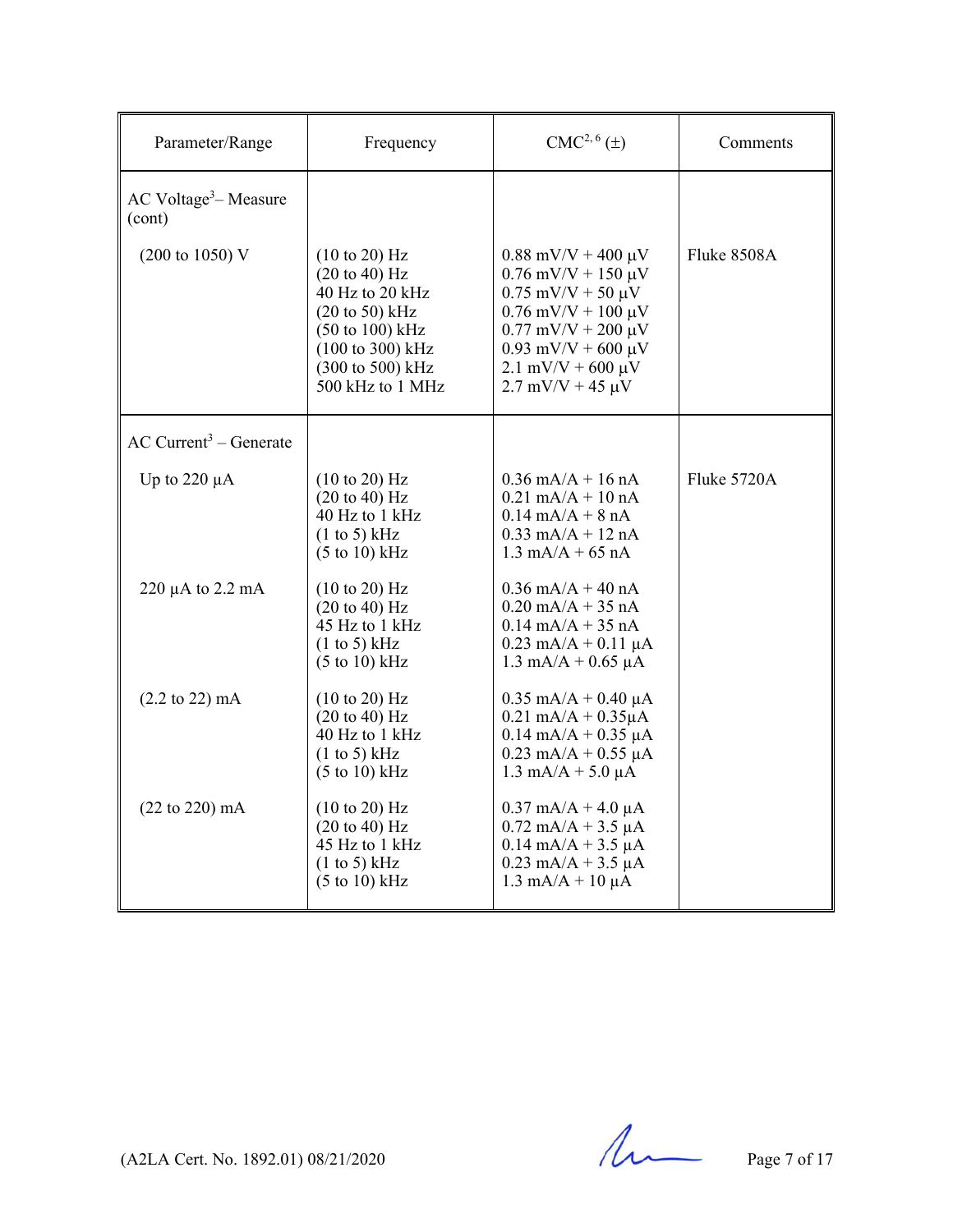| Parameter/Range                                    | Frequency                                                                     | $CMC2, 6(\pm)$                                                                           | Comments                     |
|----------------------------------------------------|-------------------------------------------------------------------------------|------------------------------------------------------------------------------------------|------------------------------|
| $AC$ Current <sup>3</sup> – Generate<br>(cont)     |                                                                               |                                                                                          |                              |
| 220 mA to 2.2 A                                    | 20 Hz to 1 kHz<br>$(1 \text{ to } 5)$ kHz<br>$(5 \text{ to } 10) \text{ kHz}$ | $0.30$ mA/A + 35 µA<br>$0.53$ mA/A + 80 $\mu$ A<br>$8.1 \text{ mA/A} + 0.16 \text{ mA}$  | Fluke 5720A                  |
| Clamp-on $Only3$<br>$(16.5 \text{ to } 149.999)$ A | $(45 \text{ to } 65) \text{ Hz}$<br>$(65 \text{ to } 440) \text{ Hz}$         | $0.42 \% + 25 mA$<br>$0.95\% + 27 \text{ mA}$                                            | Fluke 5522A<br>w/ 5500A Coil |
| $(150 \text{ to } 1025)$ A                         | $(45 \text{ to } 65) \text{ Hz}$<br>$(65 \text{ to } 440) \text{ Hz}$         | $0.42 \% + 90 \text{ mA}$<br>$0.94\% + 0.1$ A                                            |                              |
| $AC$ Current <sup>3</sup> – Measure                |                                                                               |                                                                                          |                              |
| $(0 \text{ to } 200) \mu A$                        | (1 to 10) Hz<br>$10$ Hz to $10$ kHz<br>$(10 to 30)$ kHz                       | $1.0 \text{ mA/A} + 20 \text{ nA}$<br>$0.55$ mA/A + 20 nA<br>$0.075$ mA/A + 20 nA        | Fluke 8508A                  |
| $200 \mu A$ to $2 \mu A$                           | (1 to 10) Hz<br>10 Hz to 10 kHz<br>$(10 \text{ to } 30)$ kHz                  | $0.62$ mA/A + $0.20$ µA<br>$0.33$ mA/A + $0.20$ µA<br>$0.75$ mA/A + $0.20$ µA            |                              |
| $(2 \text{ to } 20) \text{ mA}$                    | (1 to 10) Hz<br>10 Hz to 10 kHz<br>$(10 to 30)$ kHz                           | $0.89$ mA/A + 2.0 $\mu$ A<br>$0.32$ mA/A + 2.0 $\mu$ A<br>$0.75$ mA/A + 2.0 µA           |                              |
| (20 to 200) mA                                     | 10 Hz to 10 kHz                                                               | $0.29$ mA/A + 20 $\mu$ A                                                                 |                              |
| 200 mA to 2 A                                      | 10 Hz to 2 kHz<br>(2 to 10) kHz<br>$(10 \text{ to } 30)$ kHz                  | $0.69$ mA/A + $0.20$ mA<br>$0.82$ mA/A + 0.20 mA<br>$3.5 \text{ mA/A} + 0.20 \text{ mA}$ |                              |
| $(2 \text{ to } 20)$ A                             | $10$ Hz to $2$ kHz<br>(2 to 10) kHz                                           | $0.93$ mA/A + 2.0 mA<br>$2.9 \text{ mA/A} + 2.0 \text{ mA}$                              |                              |

 $(A2LA$  Cert. No. 1892.01) 08/21/2020 Page 8 of 17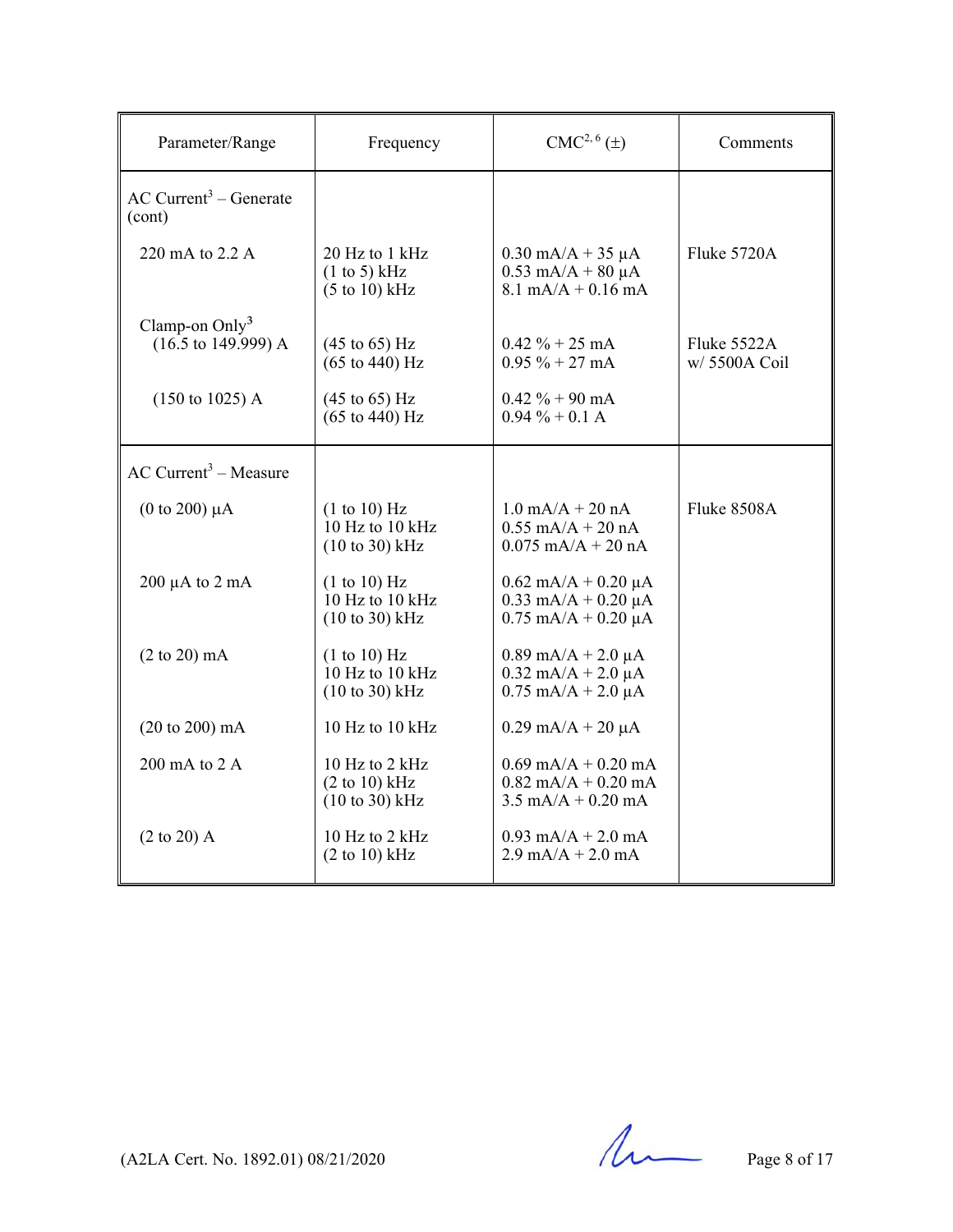| Parameter/Equipment              | Range                                               | $CMC2, 5, 6(\pm)$    | Comments                                       |
|----------------------------------|-----------------------------------------------------|----------------------|------------------------------------------------|
| AC High Voltage –<br>Measure     | $(1 \text{ to } 20)$ kV<br>$(20 \text{ to } 70)$ kV | $1.0\%$<br>$1.0\%$   | Northstar VD100<br>w/Fluke 8846A<br><b>DMM</b> |
| $DC$ High Voltage $-$<br>Measure | $(1 \text{ to } 20)$ kV<br>$(20 \text{ to } 70)$ kV | $0.15\%$<br>$0.15\%$ | Northstar VD100<br>w/Fluke 8846A<br><b>DMM</b> |

| Parameter/Range                    | Frequency                                                                                                                                                                                                                                                                                                  | $CMC2, 5, 6(\pm)$                                                                                       | Comments    |
|------------------------------------|------------------------------------------------------------------------------------------------------------------------------------------------------------------------------------------------------------------------------------------------------------------------------------------------------------|---------------------------------------------------------------------------------------------------------|-------------|
| <b>AC Flatness - Measure</b>       |                                                                                                                                                                                                                                                                                                            |                                                                                                         |             |
| $(220 \text{ to } 700) \text{ mV}$ | (10 to 30) Hz<br>$(30 \text{ to } 120) \text{ Hz}$<br>$(0.12 \text{ to } 1.2) \text{ kHz}$<br>$(1.2 \text{ to } 120) \text{ kHz}$<br>$(120 \text{ to } 500) \text{ kHz}$<br>$(0.5 \text{ to } 1.2) \text{ MHz}$<br>$(1.2 \text{ to } 2) \text{ MHz}$<br>(2 to 10) MHz<br>$(10 \text{ to } 20) \text{ MHz}$ | $0.1\%$<br>$0.03\%$<br>$0.03\%$<br>$0.04\%$<br>$0.04\%$<br>$0.06\%$<br>$0.06\%$<br>$0.14\%$<br>$0.27\%$ | Fluke 5790A |
| 700 mV to 2.2 V                    | (10 to 30) Hz<br>$(30 \text{ to } 120) \text{ Hz}$<br>$(0.12 \text{ to } 1.2) \text{ kHz}$<br>$(1.2 \text{ to } 120) \text{ kHz}$<br>$(120 \text{ to } 500) \text{ kHz}$<br>$(0.5 \text{ to } 1.2) \text{ MHz}$<br>$(1.2 \text{ to } 2) \text{ MHz}$<br>(2 to 10) MHz<br>(10 to 20) MHz                    | $0.1\%$<br>$0.04\%$<br>$0.04\%$<br>$0.03\%$<br>$0.03\%$<br>$0.06\%$<br>$0.07\%$<br>$0.1\%$<br>$0.2\%$   |             |
| $(2.2 \text{ to } 7) \text{ V}$    | (10 to 30) Hz<br>(30 to 120) Hz<br>$(0.12 \text{ to } 1.2) \text{ kHz}$<br>(1.2 to 120) kHz<br>$(120 \text{ to } 500) \text{ kHz}$<br>$(0.5 \text{ to } 1.2) \text{ MHz}$<br>$(1.2 \text{ to } 2) \text{ MHz}$<br>(2 to 10) MHz<br>$(10 \text{ to } 20) \text{ MHz}$                                       | $0.1\%$<br>$0.04\%$<br>$0.04\%$<br>$0.04\%$<br>$0.04\%$<br>$0.05\%$<br>$0.06\%$<br>$0.1\%$<br>$0.2\%$   |             |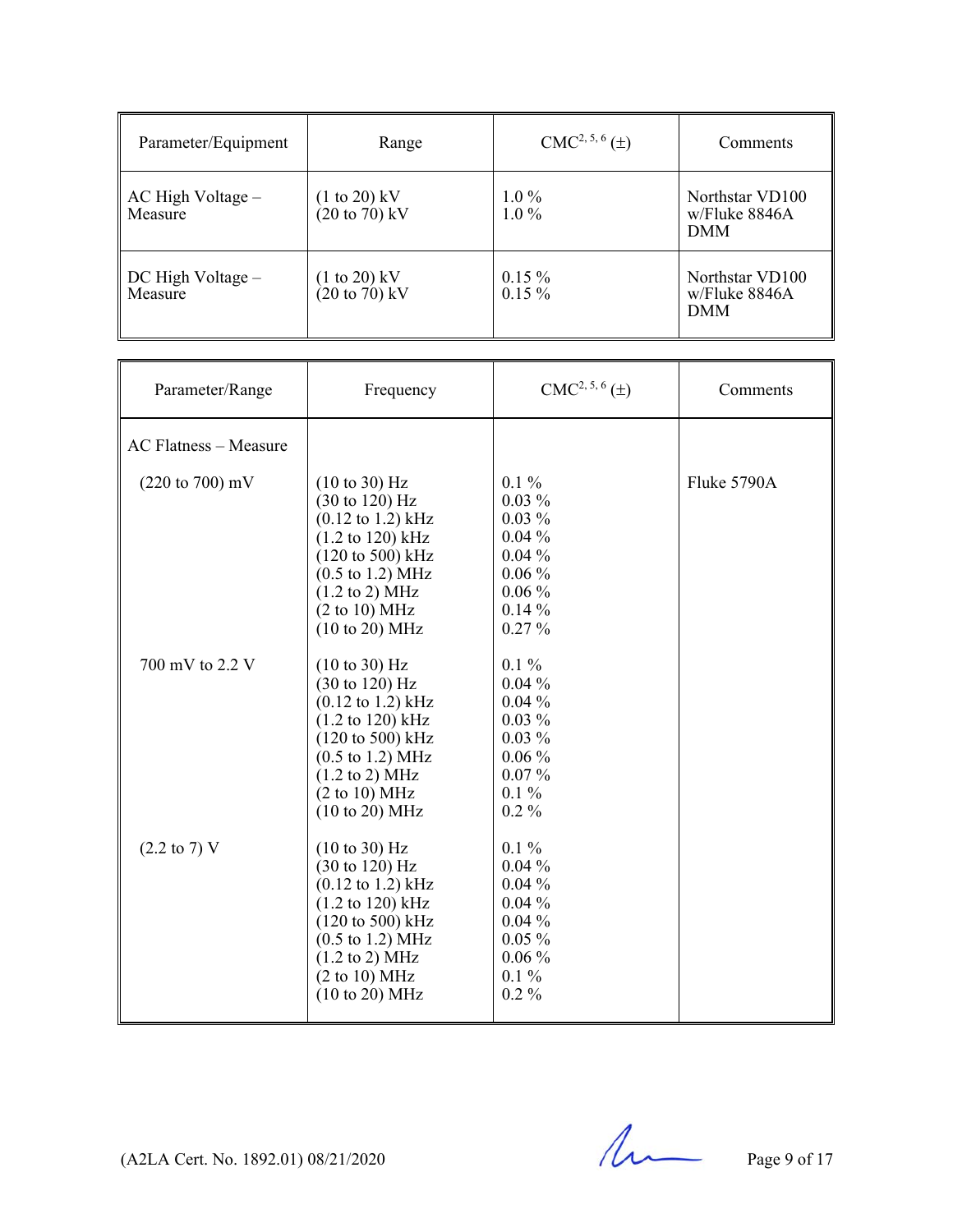| Parameter/Equipment                                                                          | Range                                                                                                                                                    | $CMC2(\pm)$                                                 | Comments    |
|----------------------------------------------------------------------------------------------|----------------------------------------------------------------------------------------------------------------------------------------------------------|-------------------------------------------------------------|-------------|
| Electrical Calibration of<br>Thermocouple<br>Indicators <sup>3</sup> – Generate &<br>Measure |                                                                                                                                                          |                                                             |             |
| Type E                                                                                       | $(-250 \text{ to } -100)$ °C<br>$(-100 \text{ to } -25)$ °C<br>$(-25 \text{ to } 350)$ °C<br>$(350 \text{ to } 650)$ °C<br>$(650 \text{ to } 1000)$ °C   | 0.50 °C<br>0.16 °C<br>$0.14$ °C<br>0.16 °C<br>$0.21$ °C     | Fluke 5520A |
| Type J                                                                                       | $(-210 \text{ to } -100)$ °C<br>$(-100 \text{ to } -30)$ °C<br>$(-30 \text{ to } 150)$ °C<br>$(150 \text{ to } 760)$ °C<br>$(760 \text{ to } 1200)$ °C   | $0.27$ °C<br>$0.16$ °C<br>$0.14$ °C<br>0.17 °C<br>$0.23$ °C |             |
| Type K                                                                                       | $(-200 \text{ to } -100)$ °C<br>$(-100 \text{ to } -25)$ °C<br>$(-25 \text{ to } 120)$ °C<br>$(120 \text{ to } 1000)$ °C<br>$(1000 \text{ to } 1372)$ °C | $0.33$ °C<br>0.18 °C<br>0.16 °C<br>$0.26$ °C<br>0.40 °C     |             |
| Type N                                                                                       | $(-200 \text{ to } -100)$ °C<br>$(-100 \text{ to } -25)$ °C<br>$(-25 \text{ to } 120)$ °C<br>$(120 \text{ to } 410)$ °C<br>(410 to 1300) $^{\circ}$ C    | 0.40 °C<br>$0.22$ °C<br>$0.19$ °C<br>0.18 °C<br>0.27 °C     |             |
| Type R                                                                                       | (0 to 250) $^{\circ}$ C<br>(250 to 400) $^{\circ}$ C<br>(400 to 1000) $^{\circ}$ C<br>$(1000 \text{ to } 1767)$ °C                                       | 0.57 °C<br>$0.35$ °C<br>$0.33$ °C<br>0.40 °C                |             |
| Type S                                                                                       | (0 to 250) $^{\circ}$ C<br>$(250 \text{ to } 1000)$ °C<br>$(1000 \text{ to } 1400)$ °C<br>$(1400 \text{ to } 1767)$ °C                                   | 0.47 °C<br>$0.36$ °C<br>$0.37$ °C<br>0.46 °C                |             |

 $(A2LA$  Cert. No. 1892.01) 08/21/2020 Page 10 of 17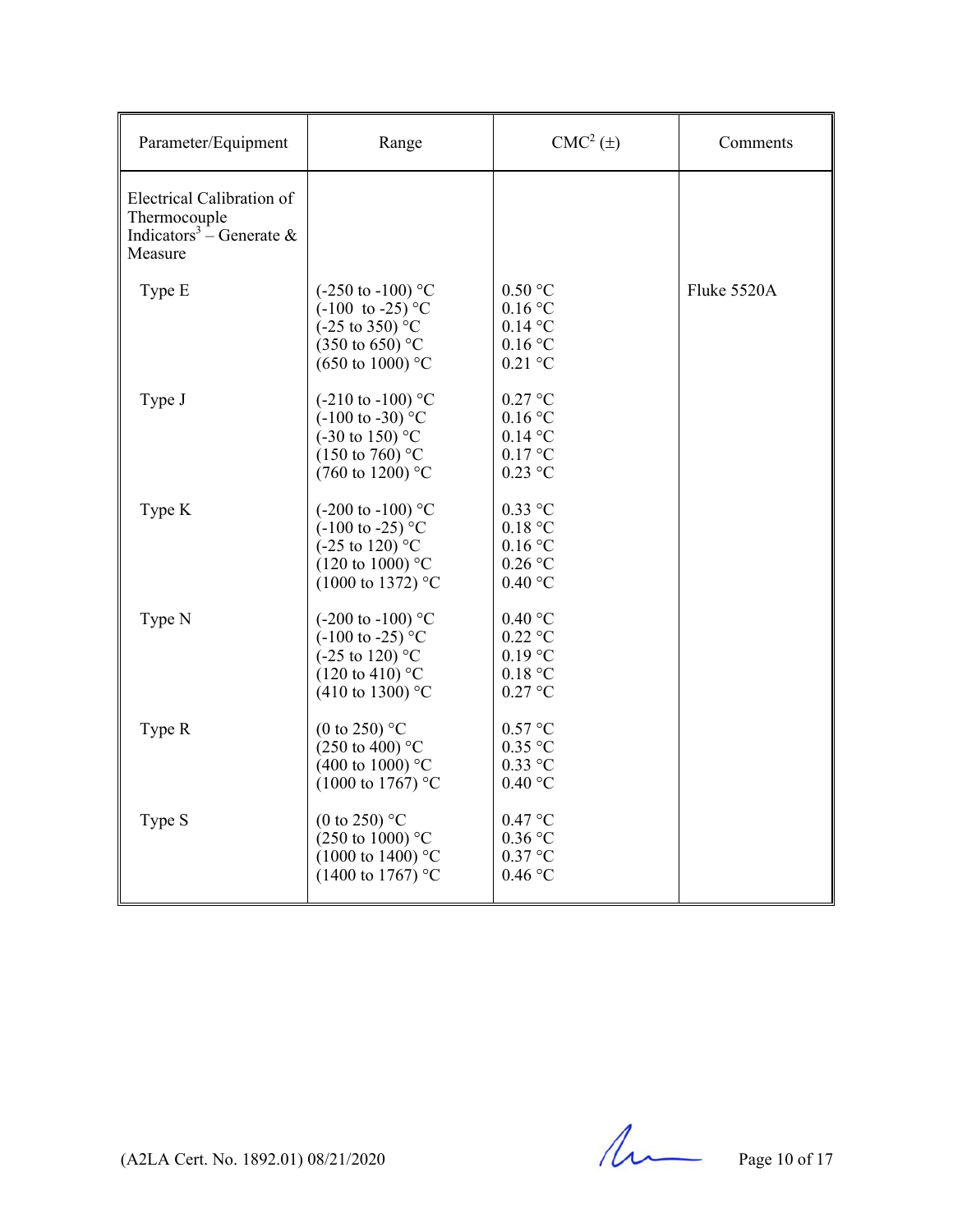| Parameter/Equipment                                                                                 | Range                                                                                                                                                                                                                                                                   | $CMC2(\pm)$                                                                                                                           | Comments                    |
|-----------------------------------------------------------------------------------------------------|-------------------------------------------------------------------------------------------------------------------------------------------------------------------------------------------------------------------------------------------------------------------------|---------------------------------------------------------------------------------------------------------------------------------------|-----------------------------|
| Electrical Calibration of<br>Thermocouple<br>Indicators <sup>3</sup> (cont) –<br>Generate & Measure |                                                                                                                                                                                                                                                                         |                                                                                                                                       |                             |
| Type T                                                                                              | $(-250 \text{ to } -150)$ °C<br>$(-150 \text{ to } 0)$ °C<br>(0 to 120) $^{\circ}$ C<br>$(120 \text{ to } 400)$ °C                                                                                                                                                      | $0.63$ °C<br>$0.24$ °C<br>$0.16$ °C<br>$0.14$ °C                                                                                      | Fluke 5520A                 |
| Type U                                                                                              | $(-200 \text{ to } 0)$ °C<br>(0 to 600) $^{\circ}$ C                                                                                                                                                                                                                    | 0.56 °C<br>$0.27$ °C                                                                                                                  |                             |
| Electrical Calibration of<br>RTD Indicators $3 -$<br>Generate & Measure                             |                                                                                                                                                                                                                                                                         |                                                                                                                                       |                             |
| Pt 385, 100 $\Omega$                                                                                | $(-200 \text{ to } 0)$ °C<br>(0 to 100) $^{\circ}$ C<br>$(100 \text{ to } 300)$ °C<br>$(300 \text{ to } 400)$ °C<br>$(400 \text{ to } 630)$ °C<br>$(630 \text{ to } 800)$ °C                                                                                            | $0.05$ °C<br>$0.07$ °C<br>$0.09$ °C<br>$0.10\text{ °C}$<br>$0.12$ °C<br>$0.23$ °C                                                     | Fluke 5520A,<br>Fluke 8508A |
| Pt 3926, 100 Ω                                                                                      | $(-200 \text{ to } 0)$ °C<br>(0 to 100) $^{\circ}$ C<br>$(100 \text{ to } 300)$ °C<br>$(300 \text{ to } 400)$ °C<br>$(400 \text{ to } 630)$ °C                                                                                                                          | $0.05$ °C<br>$0.07$ °C<br>$0.09$ °C<br>$0.10\text{ °C}$<br>$0.12\ ^\circ\rm{C}$                                                       |                             |
| Pt 3916, 100 Ω                                                                                      | $(-200 \text{ to } -190)$ °C<br>$(-190 \text{ to } -80)$ °C<br>$(-80 \text{ to } 0)$ °C<br>(0 to 100) $^{\circ}$ C<br>(100 to 260) $^{\circ}$ C<br>$(260 \text{ to } 300)$ °C<br>$(300 \text{ to } 400)$ °C<br>$(400 \text{ to } 600)$ °C<br>$(600 \text{ to } 630)$ °C | $0.25$ °C<br>$0.04$ °C<br>$0.05$ °C<br>$0.06\,^{\circ}\mathrm{C}$<br>0.07 °C<br>0.08 °C<br>$0.09$ °C<br>$0.10\text{ °C}$<br>$0.23$ °C |                             |

(A2LA Cert. No. 1892.01) 08/21/2020 Page 11 of 17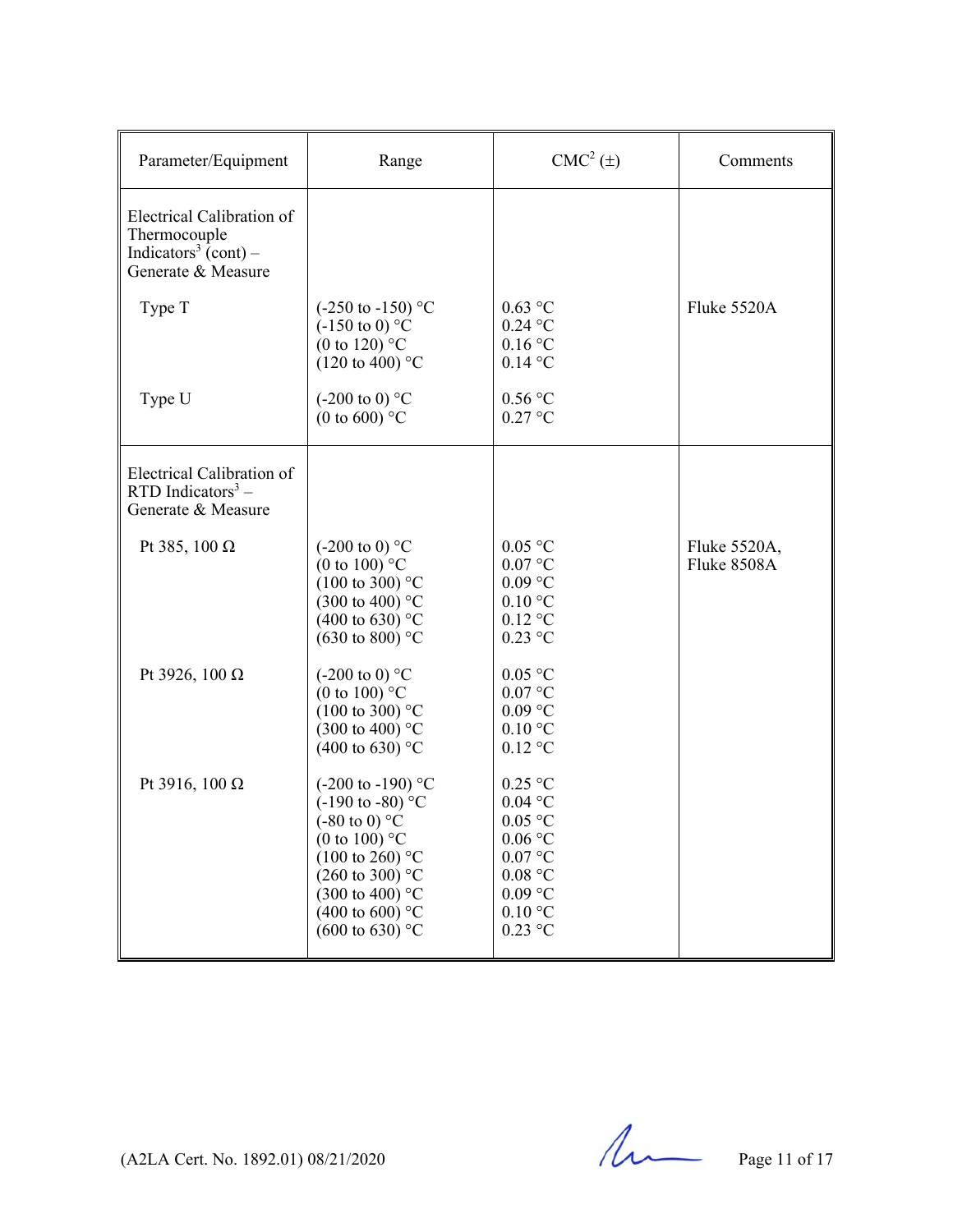| Parameter/Equipment                                                                     | Range                                                                                                                                                                                                                                    | $CMC2(\pm)$                                                                                          | Comments                    |
|-----------------------------------------------------------------------------------------|------------------------------------------------------------------------------------------------------------------------------------------------------------------------------------------------------------------------------------------|------------------------------------------------------------------------------------------------------|-----------------------------|
| Electrical Calibration of<br>RTD Indicators <sup>3</sup> (cont) –<br>Generate & Measure |                                                                                                                                                                                                                                          |                                                                                                      |                             |
| Pt 385, 200 $\Omega$                                                                    | $(-200 \text{ to } -80)$ °C<br>$(-80 \text{ to } 0)$ °C<br>(0 to 100) $^{\circ}$ C<br>$(100 \text{ to } 260)$ °C<br>$(260 \text{ to } 300)$ °C<br>$(300 \text{ to } 400)$ °C<br>$(400 \text{ to } 600)$ °C<br>$(600 \text{ to } 630)$ °C | $0.04$ °C<br>$0.04$ °C<br>$0.04$ °C<br>$0.05$ °C<br>$0.12$ °C<br>$0.13$ °C<br>$0.14$ °C<br>$0.16$ °C | Fluke 5520A,<br>Fluke 8508A |
| Pt 385, 500 $\Omega$                                                                    | $(-200 \text{ to } -80)$ °C<br>$(-80 \text{ to } 100)$ °C<br>$(100 \text{ to } 260)$ °C<br>(260 to 400) $^{\circ}$ C<br>(400 to 600) $^{\circ}$ C<br>$(600 \text{ to } 630)$ °C                                                          | $0.04$ °C<br>$0.05$ °C<br>0.06 °C<br>0.08 °C<br>$0.09$ °C<br>$0.11$ °C                               |                             |
| Pt 385, 1000 Ω                                                                          | $(-200 \text{ to } 0)$ °C<br>(0 to 100) $^{\circ}$ C<br>$(100 \text{ to } 260)$ °C<br>$(260 \text{ to } 300)$ °C<br>$(300 \text{ to } 600)$ °C<br>$(600 \text{ to } 630)$ °C                                                             | $0.03$ °C<br>$0.04$ °C<br>$0.05$ °C<br>$0.06$ °C<br>0.07 °C<br>$0.23$ °C                             |                             |
| PtNi 385, 120 $\Omega$                                                                  | $(80 \text{ to } 100)$ °C<br>$(100 \text{ to } 260)$ °C                                                                                                                                                                                  | $0.1 \text{ }^{\circ}C$<br>$0.1\ ^{\circ}\textrm{C}$                                                 |                             |
| Cu 427, 10 $\Omega$                                                                     | $(-100 \text{ to } 260)$ °C                                                                                                                                                                                                              | 0.87 °C                                                                                              |                             |
| <b>YSI 400</b>                                                                          | $(15 \text{ to } 50)$ °C                                                                                                                                                                                                                 | $0.09$ °C                                                                                            |                             |

| Parameter/Range                  | Frequency        | $CMC2, 7(\pm)$   | Comments        |
|----------------------------------|------------------|------------------|-----------------|
| $\parallel$ Distortion – Measure |                  |                  |                 |
| $(-75 \text{ to } 0)$ dB Dist    | 10 Hz to 500 kHz | $0.74$ dB        | <b>HP 334A</b>  |
| $(-99.99 \text{ to } 0)$ dB Dist | 9 kHz to 30 MHz  | $2.1 \text{ dB}$ | <b>HP 8595E</b> |

(A2LA Cert. No. 1892.01) 08/21/2020 Page 12 of 17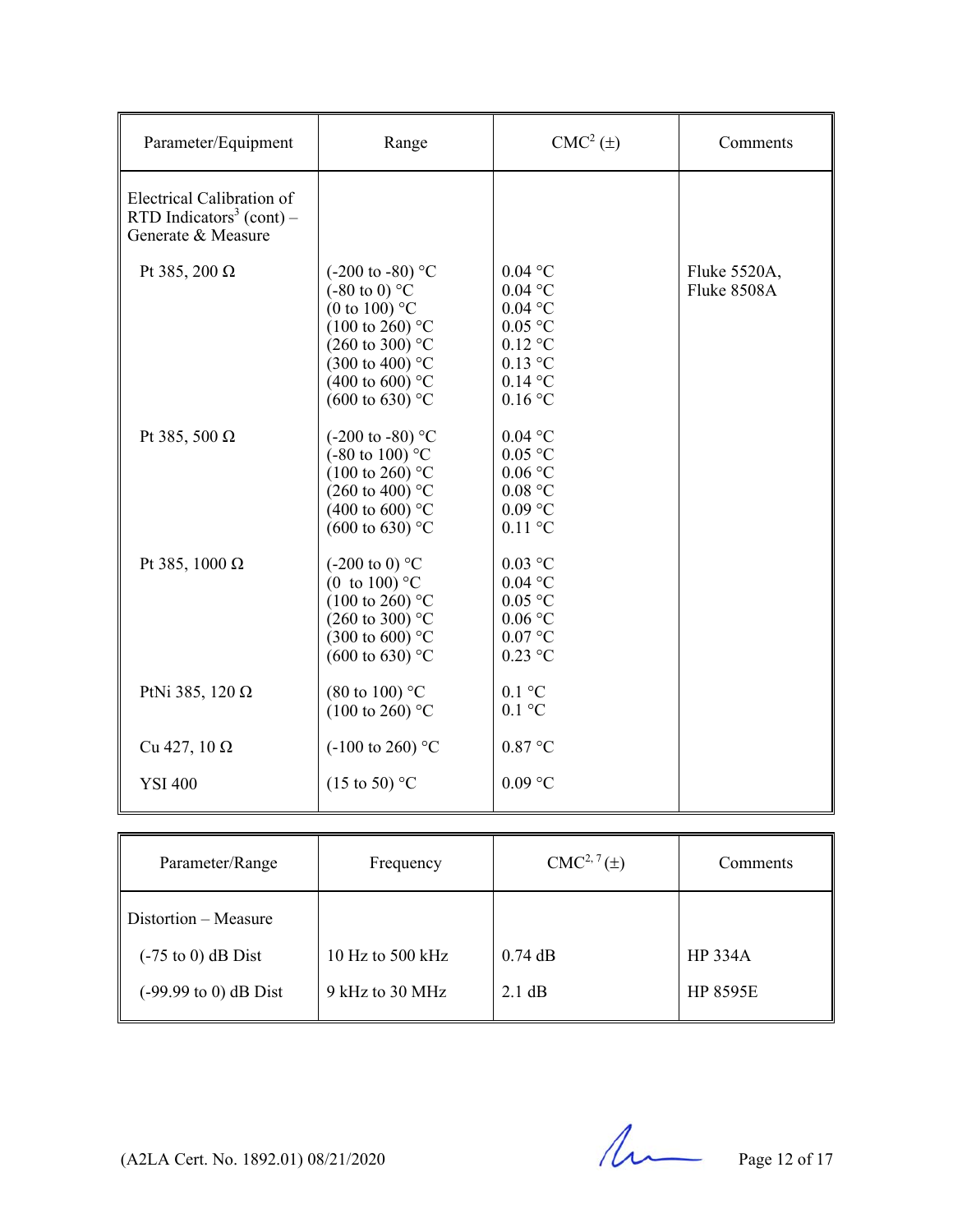| Parameter/Range                                                                                                                                                                                                                                                                                                                                                              | Frequency                                                                                                                                                                                                                 | $CMC2, 5, 6(\pm)$                                                                                                  | Comments                                              |
|------------------------------------------------------------------------------------------------------------------------------------------------------------------------------------------------------------------------------------------------------------------------------------------------------------------------------------------------------------------------------|---------------------------------------------------------------------------------------------------------------------------------------------------------------------------------------------------------------------------|--------------------------------------------------------------------------------------------------------------------|-------------------------------------------------------|
| Capacitance – Generate<br>190 pF to 1.1 nF<br>$(1.1 \text{ to } 3.3) \text{ nF}$<br>$(3.3 \text{ to } 11) \text{ nF}$<br>$(11 \text{ to } 33) \text{ nF}$<br>$(33 \text{ to } 110) \text{ nF}$<br>$(110 \text{ to } 330) \text{ nF}$<br>$(0.33 \text{ to } 1.1) \mu\text{F}$<br>$(1.1 \text{ to } 3.3) \mu F$<br>$(3.3 \text{ to } 11) \mu F$<br>$(11 \text{ to } 33) \mu F$ | 10 Hz to 10 kHz<br>10 Hz to 3 kHz<br>10 Hz to $1$ kHz<br>10 Hz to 1 kHz<br>10 Hz to 1 kHz<br>10 Hz to 1 kHz<br>$(10 \text{ to } 600) \text{ Hz}$<br>(10 to 300) Hz<br>$(10 \text{ to } 150) \text{ Hz}$<br>(10 to 120) Hz | $1.8\,\%$<br>0.87%<br>$0.36\%$<br>$0.59\%$<br>$0.34\%$<br>$0.36\%$<br>$0.34\%$<br>$0.35\%$<br>$0.35\%$<br>$0.51\%$ | Fluke 5520A                                           |
| $(33 \text{ to } 110) \,\mu\text{F}$<br>$(110 \text{ to } 330) \mu F$<br>$(0.33 \text{ to } 1.1) \text{ mF}$<br>$(1.1 \text{ to } 3.3) \text{ mF}$<br>$(3.3 \text{ to } 11) \text{ mF}$<br>(11 to 33) mF<br>$(33 \text{ to } 110) \text{ mF}$<br><b>Fixed Points</b>                                                                                                         | (10 to 80) Hz<br>DC to 50 Hz<br>DC to 20 Hz<br>DC to 6 Hz<br>DC to 2 Hz<br>DC to $0.6$ Hz<br>DC to $0.2$ Hz                                                                                                               | $0.55\%$<br>$0.56\%$<br>$0.55\%$<br>$0.55\%$<br>$0.54\%$<br>0.85%<br>$1.2\%$                                       |                                                       |
| $1$ pF<br>10pF<br>100pF<br>$1000$ pF<br>$0.01 \mu F$<br>$0.10 \mu F$<br>$1.0 \mu F$                                                                                                                                                                                                                                                                                          | $1$ kHz<br>$1$ kHz<br>$1$ kHz<br>$1$ kHz<br>$1$ kHz<br>$1$ kHz<br>$1$ kHz                                                                                                                                                 | $0.16\%$<br>$0.16\%$<br>$0.16\%$<br>$0.16\%$<br>$0.1\%$<br>$0.1\%$<br>$0.1\%$                                      | HP 16380A and HP<br>16380C standard<br>capacitor sets |
| Capacitance - Measure<br>1000 pF<br>$0.1 \mu F$<br>$10 \mu F$                                                                                                                                                                                                                                                                                                                | 120 Hz to 100 kHz<br>120 Hz to 100 kHz<br>120 Hz to $100$ kHz                                                                                                                                                             | $0.1\%$<br>$0.08 \%$<br>$0.17\%$                                                                                   | Agilent E4980A                                        |

 $(A2LA$  Cert. No. 1892.01) 08/21/2020 Page 13 of 17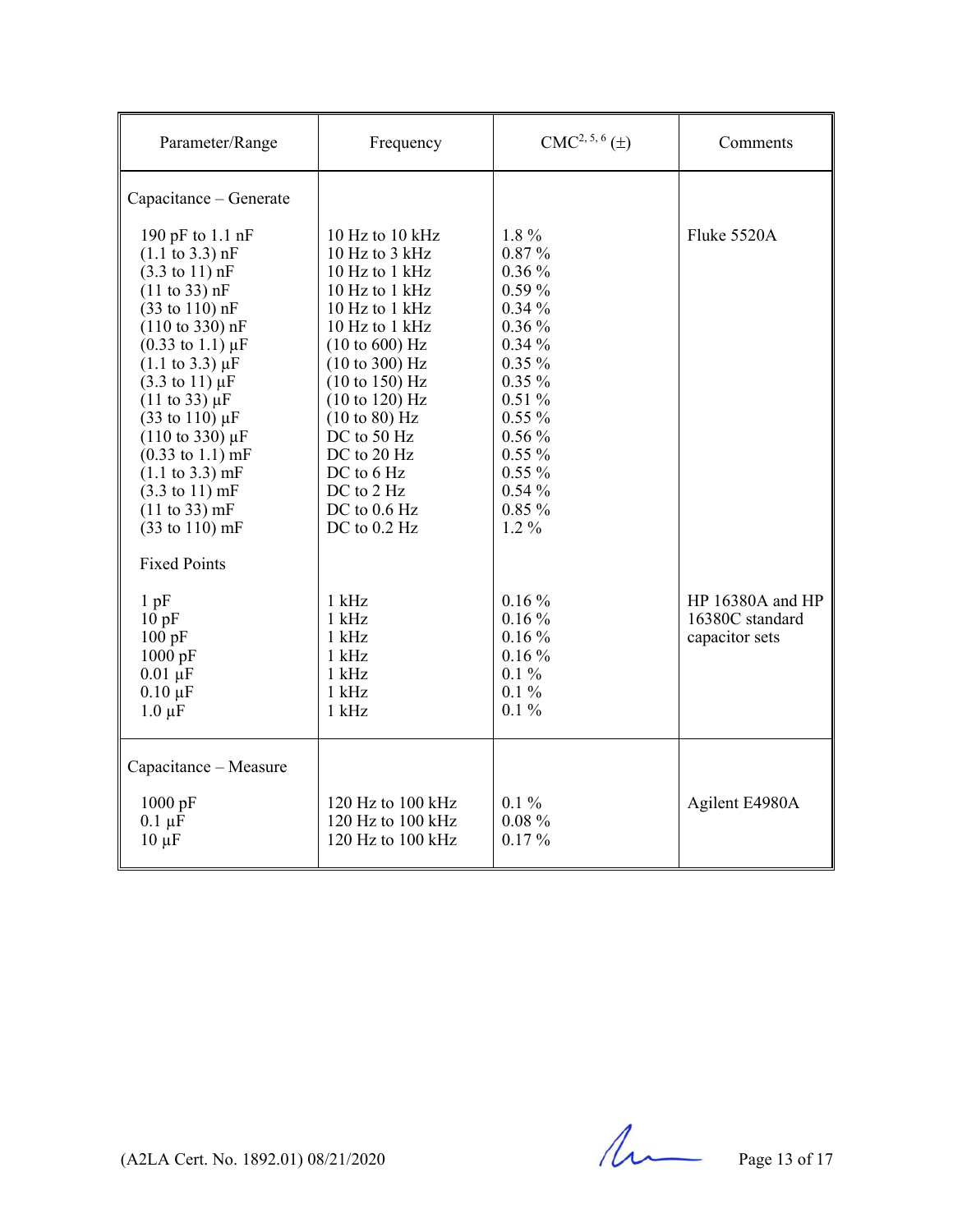### III. Mechanical

| Parameter/Equipment                        | Range                                                                                                                                                      | $CMC2, 4, 5, 7(\pm)$                         | Comments                                                  |
|--------------------------------------------|------------------------------------------------------------------------------------------------------------------------------------------------------------|----------------------------------------------|-----------------------------------------------------------|
| Scales & Balances <sup>3</sup>             | $0.0 \text{ mg}$ to 42 g<br>$(43 \text{ to } 160)$ g<br>$160$ g to $30$ kg                                                                                 | $0.082$ mg<br>$0.12$ mg<br>58 mg             | Class 00, Class 0<br>and Class 1 weights                  |
|                                            | $(0 to 1000)$ lb                                                                                                                                           | $0.01 \% + 0.6R$                             | Class F weights                                           |
| Mass - Measure                             | $0.1$ mg to $210$ g                                                                                                                                        | $0.09$ mg                                    | Analytical balances                                       |
|                                            | $210$ g to 5 kg<br>$(5 \text{ to } 30) \text{ kg}$                                                                                                         | $24 \text{ mg}$<br>$0.24$ g                  | Top loading<br>balances                                   |
| Torque - Measure                           | $0.5$ in ozf to 2000 ft lbf                                                                                                                                | $0.3\%$                                      | Torque transducers                                        |
| Torque <sup>3</sup> – Measure              | 5in-lbf to 600 ft-lbf                                                                                                                                      | $0.35\%$                                     | Torque transducers                                        |
| <b>Torque Transducers</b>                  | $(0.5 \text{ to } 400) \text{ in } \text{ozf}$<br>$(4 \text{ to } 150)$ in lbf<br>$(150 \text{ to } 400)$ in lbf<br>$(10 \text{ to } 2000)$ ft $\cdot$ lbf | $0.05\%$<br>$0.05\%$<br>$0.06\%$<br>$0.05\%$ | Torque arms<br>Class F weights                            |
| Force Measurement <sup>3</sup>             | $(5 to 500 000)$ lbf                                                                                                                                       | $0.29\%$                                     | Load cells, proving<br>rings, Class F,<br>Class 1 weights |
| Force – Measure and<br>Measuring Equipment |                                                                                                                                                            |                                              |                                                           |
| Compression                                | $(65 \text{ to } 6500)$ lbf<br>$(6500 \text{ to } 50 \text{ } 000) \text{ lbf}$                                                                            | $0.98$ lbf<br>$7.3$ lbf                      | Proving rings                                             |
| Tension                                    | $(65 \text{ to } 6500)$ lbf<br>$(500 \text{ to } 50 \text{ 000})$ lbf                                                                                      | $0.98$ lbf<br>$7.3$ lbf                      |                                                           |

(A2LA Cert. No. 1892.01) 08/21/2020 Page 14 of 17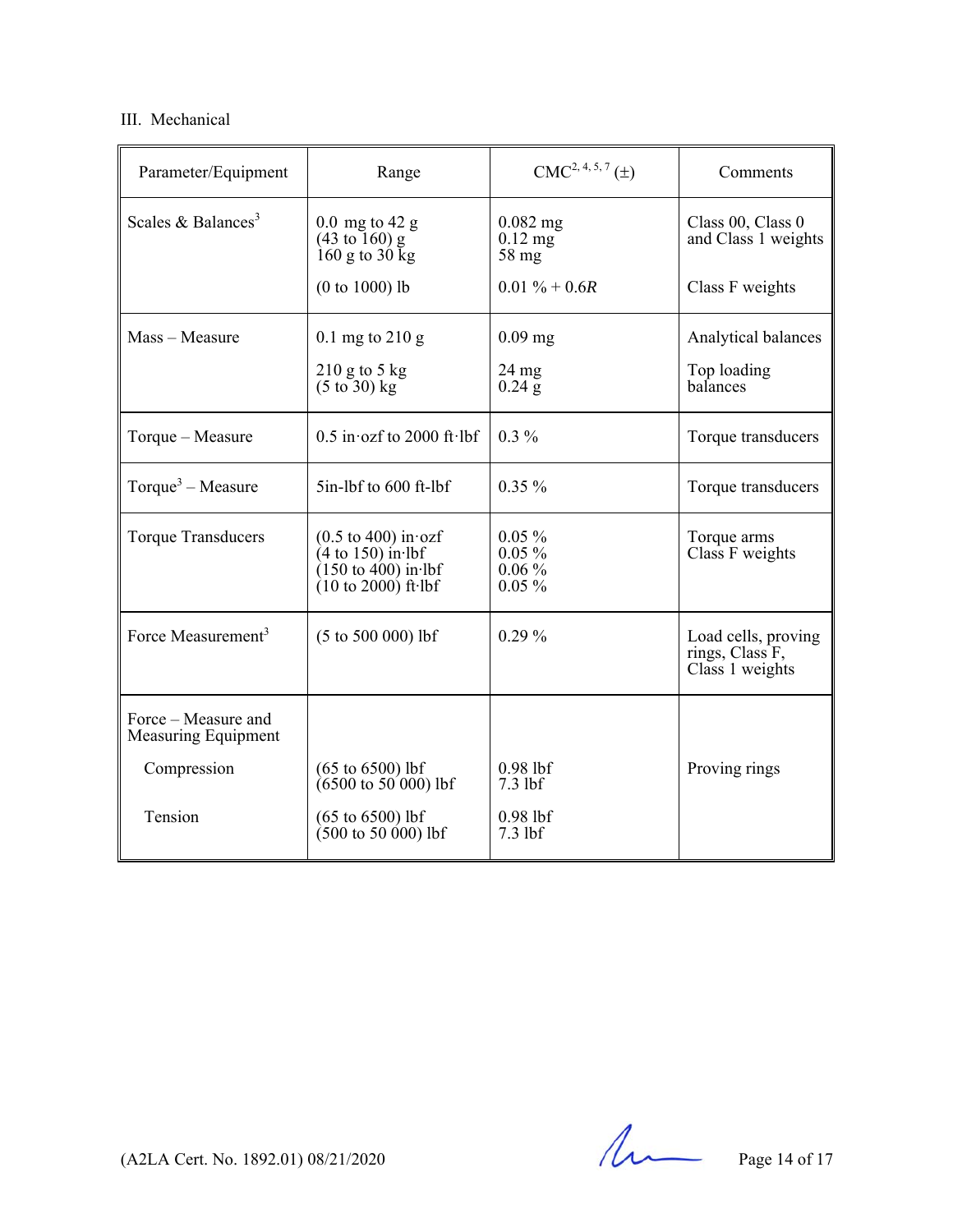| Parameter/Equipment                                        | Range                                                                                                                                 | $CMC2, 5, 7(\pm)$                                                                                | Comments                          |
|------------------------------------------------------------|---------------------------------------------------------------------------------------------------------------------------------------|--------------------------------------------------------------------------------------------------|-----------------------------------|
| Pressure – Measure and<br>Measuring Equipment              |                                                                                                                                       |                                                                                                  |                                   |
| Pneumatic                                                  | $(-2.2 \text{ to } 2.2) \text{ psig}$<br>(0 to 15) psig                                                                               | $0.00012$ psi<br>$0.0004$ psi                                                                    | Fluke PPC3<br>pressure calibrator |
|                                                            | $(-14.7 \text{ to } 60) \text{ psig}$<br>Up to $200$ psig<br>Up to $500$ psig<br>Up to $1000$ psig                                    | $0.0090$ psi<br>$0.024$ psi<br>$0.060$ psi<br>$0.13$ psi                                         | Mensor CPC 6000                   |
|                                                            | (0 to 34) in Hg                                                                                                                       | $0.012$ in Hg                                                                                    | Mensor CPC 6000                   |
| Hydraulic                                                  | $(50 \text{ to } 10\,000) \text{ psi}$                                                                                                | $0.012\%$                                                                                        | Deadweight tester                 |
| Pressure $-Field3$ ,<br>Measure and Measuring<br>Equipment |                                                                                                                                       |                                                                                                  |                                   |
| Hydraulic                                                  | $(5 \text{ to } 10 \text{ 000}) \text{ psig}$                                                                                         | $0.12\%$                                                                                         | Deadweight tester                 |
| Pneumatic                                                  | Up to $1$ psig<br>Up to $5$ psig<br>Up to $30$ psig<br>Up to $100$ psig<br>Up to $300$ psig<br>Up to $1000$ psig<br>Up to $5000$ psig | $0.0012$ psi<br>$0.04$ psi<br>$0.018$ psi<br>$0.12$ psi<br>$0.17$ psi<br>$0.59$ psi<br>$4.7$ psi | Fluke modules                     |

## IV. Thermodynamics

| Parameter/Equipment                           | Range                                                                                                                    | $CMC2, 5, 7(\pm)$                                                         | Comments                     |
|-----------------------------------------------|--------------------------------------------------------------------------------------------------------------------------|---------------------------------------------------------------------------|------------------------------|
| Thermometers <sup>3</sup>                     | -20 °C to 100 °C<br>100 °C to 400 °C<br>400 °C to 650 °C                                                                 | 0.05 °C<br>0.08 °C<br>0.6 °C                                              | Liquid bath<br>Dry block/PRT |
| Infrared Thermometers-<br>Measuring Equipment | $(-15 \text{ to } 120)$ ° C<br>$(100 \text{ to } 200)$ ° C<br>$(200 \text{ to } 350)$ ° C<br>$(350 \text{ to } 500)$ ° C | $0.7 \degree$ C<br>$0.73 \degree C$<br>$1.0^{\circ}$ C<br>$1.7 \degree C$ | Fluke 4180/4181              |
| Ovens <sup>3</sup>                            | 0 °C to 900 °C                                                                                                           | 1.4 °C                                                                    | Fluke 525B<br>thermocouples  |

 $(A2LA$  Cert. No. 1892.01) 08/21/2020 Page 15 of 17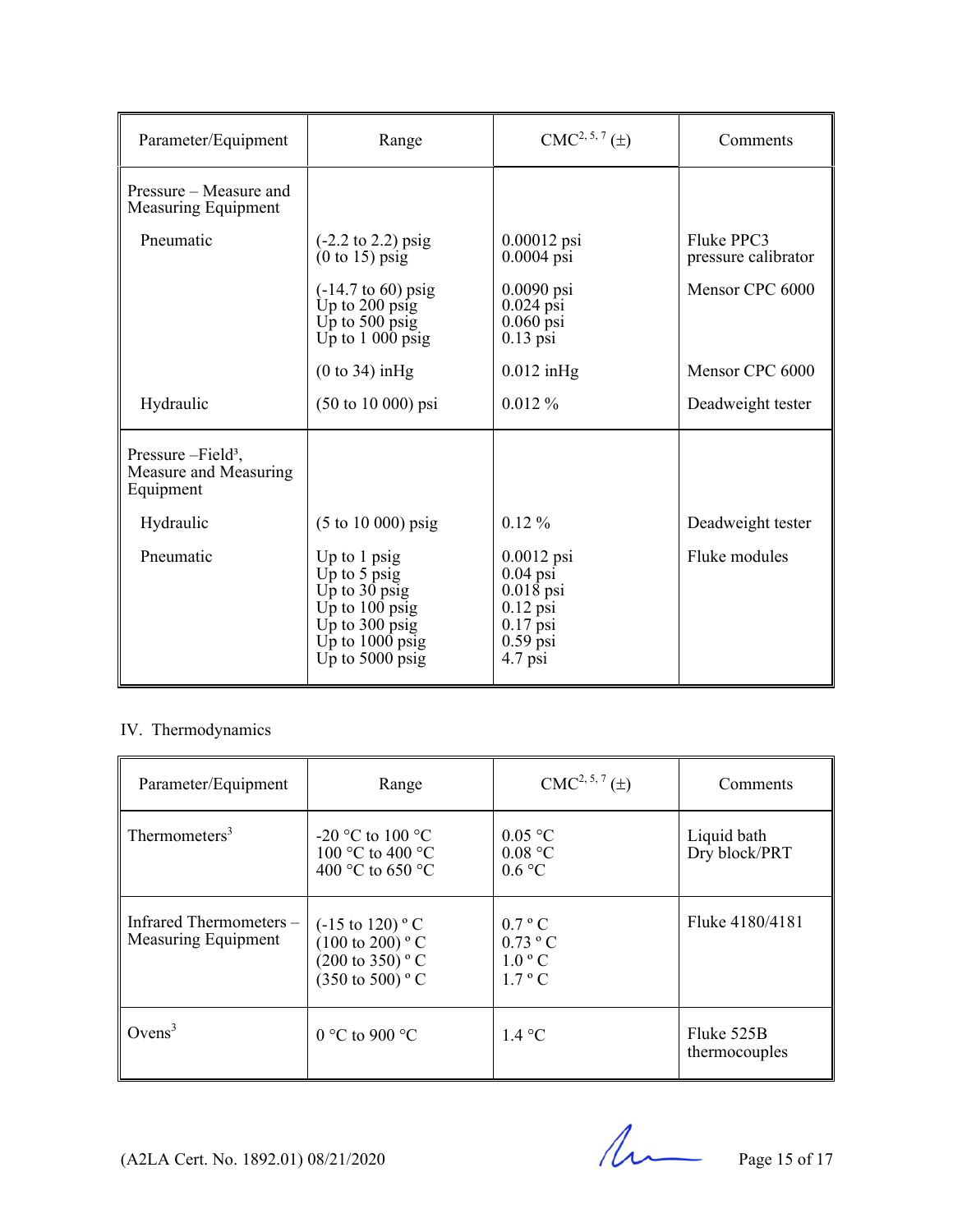| Parameter/Equipment                                                       | Range                                                                                                                                | $CMC2, 5, 7(\pm)$                                                  | Comments                         |
|---------------------------------------------------------------------------|--------------------------------------------------------------------------------------------------------------------------------------|--------------------------------------------------------------------|----------------------------------|
| Temp/Humidity<br>Indicators $-$                                           |                                                                                                                                      |                                                                    |                                  |
| Relative Humidity<br>Temperature                                          | (10 to 95) RH<br>(0 to 50) $\mathrm{^{\circ}C}$                                                                                      | $0.65\%$<br>$0.20$ °C                                              | Thunder Scientific<br>2500       |
| Temperature - Measure                                                     | $(-75 \text{ to } 0)$ °C<br>$0^{\circ}C$<br>$(> 0 \text{ to } 200)$ °C<br>$(> 200 \text{ to } 400)$ °C<br>$(400 \text{ to } 650)$ °C | $0.084$ °C<br>$0.019$ °C<br>$0.040$ °C<br>$0.053$ °C<br>$0.067$ °C | Fluke 1502A with<br>5628 PRT     |
| $\frac{Relative\,Humidity - \\Measure^3}$                                 | $(13 \text{ to } 73)$ % RH $@$<br>$25^{\circ}$ C<br>$(10 \text{ to } 90)$ % RH                                                       | $0.65 \%$ RH<br>$0.65 \%$ RH                                       | RH Systems 473<br>chilled mirror |
| <b>Nuclear Density</b><br>Guages, Fixed Points -<br>Density <sup>3</sup>  | $110.84$ lb/ft <sup>3</sup><br>139.02 lb/ $ft^3$<br>$168.88$ lb/ft <sup>3</sup>                                                      | $1.4$ lb/ft <sup>3</sup><br>$1.4$ lb/ $ft^3$<br>$1.4$ lb/ $ft^3$   | Density block                    |
| <b>Nuclear Density</b><br>Gauges, Fixed Points -<br>Moisture <sup>3</sup> | Up to $35 \text{ lb/ft}^3$                                                                                                           | $2.3$ lb/ft <sup>3</sup>                                           | Moisture blocks                  |

## V. Time & Frequency

| Parameter/Equipment | Range                                | $CMC2, 7(\pm)$                                         | Comments                                             |
|---------------------|--------------------------------------|--------------------------------------------------------|------------------------------------------------------|
| Stopwatches/Timers  | Up to 24 hrs.                        | $0.44$ s/24 hr                                         | GPS system,<br>frequency counter,<br>totalize method |
| Frequency – Measure | (0 to 200) MHz<br>10 MHz to 26.5 GHz | 3.6 parts in $10^6$ Hz/Hz<br>2.1 parts in $10^6$ Hz/Hz | Agilent 53151A<br>Agilent 53132A                     |

(A2LA Cert. No. 1892.01) 08/21/2020 Page 16 of 17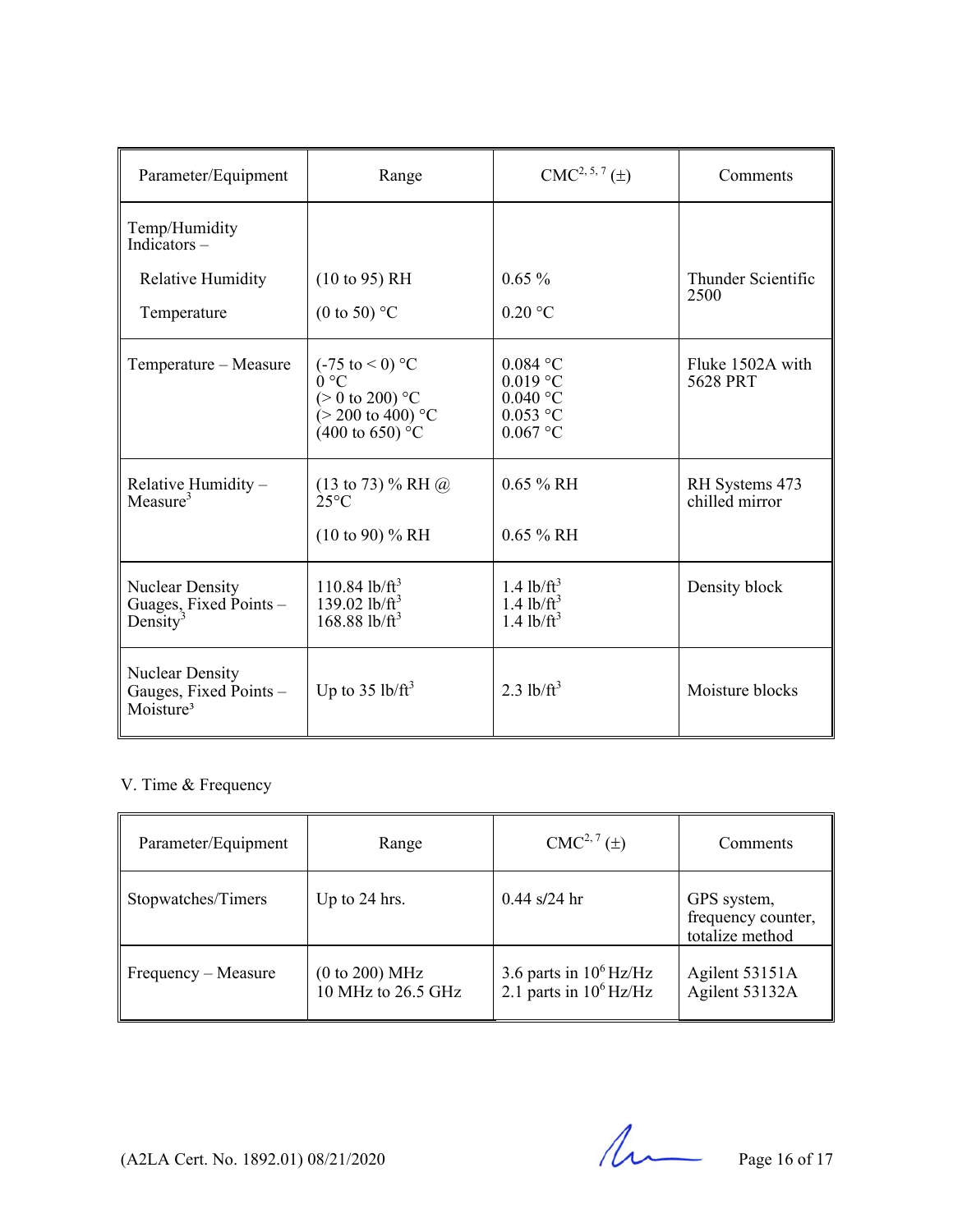| Parameter/Equipment                            | Range                 | $CMC2, 7(\pm)$          | <b>Comments</b>              |
|------------------------------------------------|-----------------------|-------------------------|------------------------------|
| $\parallel$ Frequency – Measuring<br>Equipment | 10 $\mu$ Hz to 10 MHz | 2 parts in $10^7$ Hz/Hz | Agilent 33120A,<br>4410A GPS |

<sup>1</sup> This laboratory offers commercial calibration service and field calibration service.

 $\mathcal{L}_\text{max}$  , where  $\mathcal{L}_\text{max}$ 

- <sup>2</sup> Calibration and Measurement Capability Uncertainty (CMC) is the smallest uncertainty of measurement that a laboratory can achieve within its scope of accreditation when performing more or less routine calibrations of nearly ideal measurement standards or nearly ideal measuring equipment. CMCs represent expanded uncertainties expressed at approximately the 95 % level of confidence, usually using a coverage factor of  $k = 2$ . The actual measurement uncertainty of a specific calibration performed by the laboratory may be greater than the CMC due to the behavior of the customer's device and to influences from the circumstances of the specific calibration.
- 3 Field calibration service is available for this calibration and this laboratory meets A2LA *R104 – General Requirements: Accreditation of Field Testing and Field Calibration Laboratories* for these calibrations. Please note the actual measurement uncertainties achievable on a customer's site can normally be expected to be larger than the CMC found on the A2LA Scope. Allowance must be made for aspects such as the environment at the place of calibration and for other possible adverse effects such as those caused by transportation of the calibration equipment. The usual allowance for the actual uncertainty introduced by the item being calibrated, (e.g. resolution) must also be considered and this, on its own, could result in the actual measurement uncertainty achievable on a customer's site being larger than the CMC.
- $4 \text{ In the statement of CMC, } L \text{ is the numerical values of the nominal length of the device measured in inches, }$ *R* is the numerical value of the resolution of the device in microinches, and *D* is the diameter of the device in inches
- $<sup>5</sup>$  In the statement of CMC, a % denotes a percent of reading unless otherwise noted.</sup>
- $6$  The measurands stated are generated using the indicated instrument (see Comments). This capability is suitable for the calibration of the devices intended to measure the measurand in the ranges indicated. CMC's are expressed as either a specific value that covers the full range or as a fraction/percentage of the reading plus a fixed floor specification.
- <sup>7</sup> The type of instrument or material being calibrated is defined by the parameter. This indicates the laboratory is capable of calibrating instruments that measure or generate the values in the ranges indicated for the listed measurement parameter

8 This scope meets A2LA's *P112 Flexible Scope Policy*.